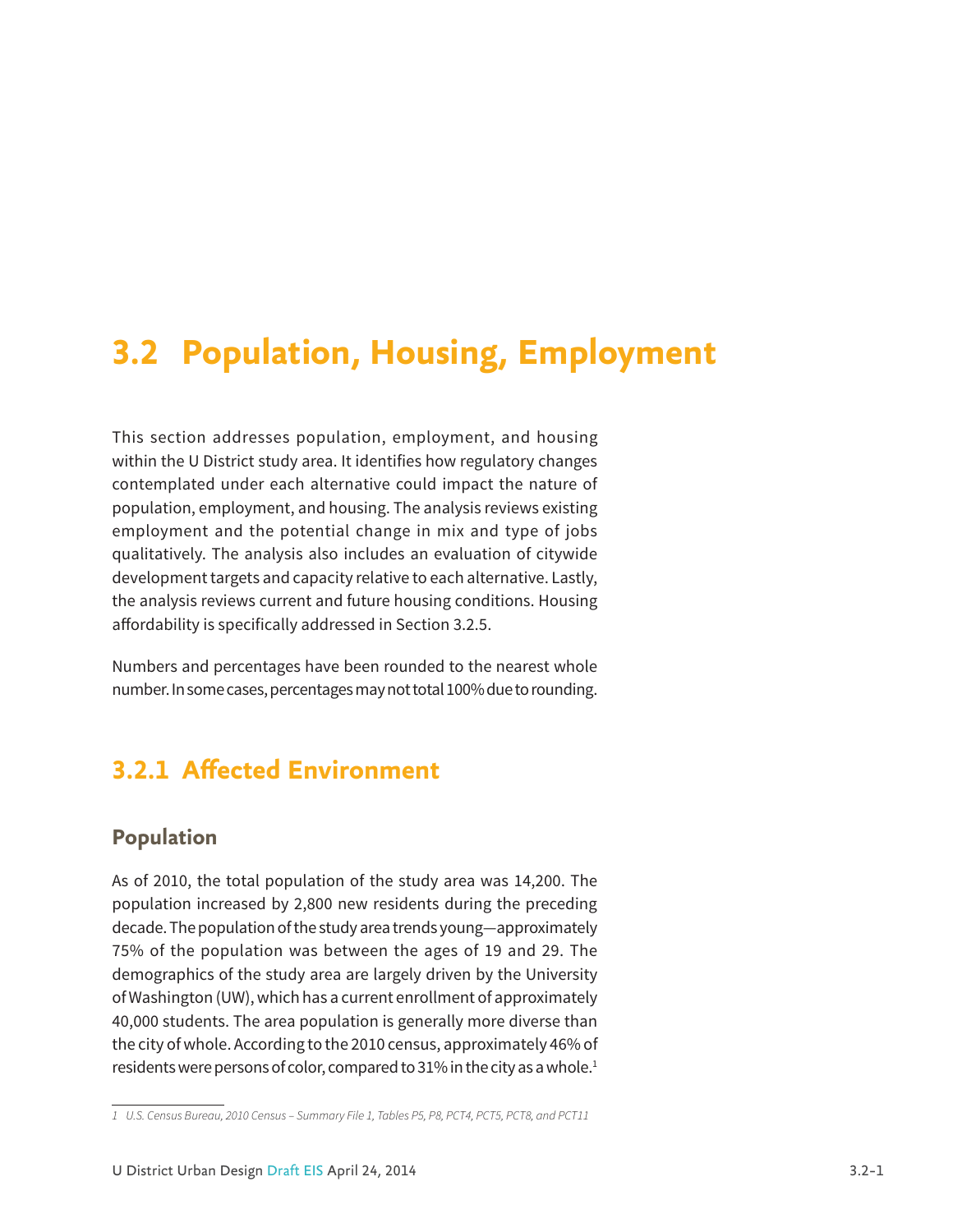3.1 Land Use/Plans & Policies **FACT SHEET 3.2 Population, Housing, Employment** 3.3 Aesthetics 3.4 Historic Resources **3. ANALYSIS** 3.5 Transportation **4. REFERENCES** 3.6 Greenhouse Gas Emissions 3.7 Open Space & Recreation 3.8 Public Services 3.9 Utilities







**3.2.1 Affected Environment**

The distribution of household types in the study area differs from the City as a whole, and is characterized by the high proportion of students. There are approximately 6,137 households currently in the study area. Of those, approximately 51% are classified as one-person households, 16% are families and 4% are identified as families with children. Citywide, roughly 41% of households are one-person households, roughly 43% are families and approximately 18% are families with children.<sup>2</sup>

### **Housing**

There were an estimated 6,689 housing units in the study area as of 2012 with the majority in multi-unit structures, many of which are renter occupied. Occupied housing units comprise about 92% (6137 units) of the housing stock. Of those, approximately 10% (625 units) are owner occupied and the remaining 90% (5,512 units) are renter occupied.<sup>3</sup> This differs from the city as a whole where approximately 48% of occupied housing units are owneroccupied and 52% are rented.

The most common residential structure type in the study area is the detached single-family house, which comprise 52% of residential structures. However, 91% of the area's housing units are multi-family (as defined by the King County Assessor). Table 3.2–1 below presents the percentages of residential structures and units by structure within the study area.

### Table 3.2–1: **U District Study Area Housing Mix (2013)**

| <b>Housing Type</b>               | Percentage of<br><b>Residential</b><br><b>Structures</b> | Percentage of<br><b>Residential</b><br>Units |
|-----------------------------------|----------------------------------------------------------|----------------------------------------------|
| Detached Single-family Structures | 52%                                                      | 9%                                           |
| Townhouse                         | 12%                                                      | 2%                                           |
| Duplex, Tri-plex, 4-plex          | 14%                                                      | 11%                                          |
| Apartments                        | 22%                                                      | 72%                                          |
| Condominiums                      | $1\%$                                                    | 6%                                           |

*Source: King County Assessor, 2013; and BERK, 2013.*

The tilt of unit mix toward multi-family housing is also reflected in recent citywide development trends. According to data provided by Puget Sound

*2 U.S. Census Bureau, 2010 Census – Profile of General Population and Housing Characteristics: 2010 DP–1*

*3 City of Seattle. Department of Planning and Development. 2012. University District Urban Design* 

*Framework Existing Conditions Report. Seattle, WA. June 2012.*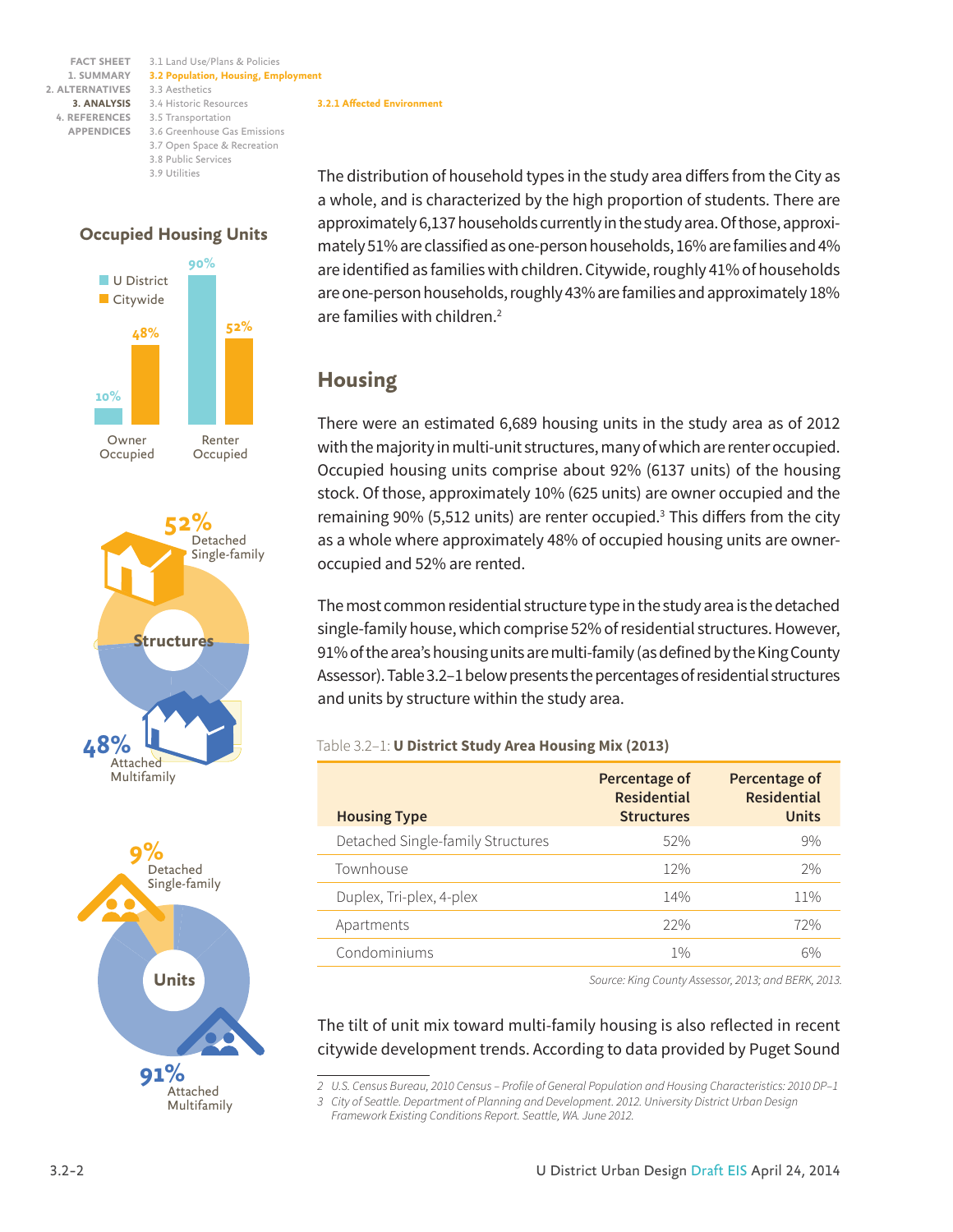3.1 Land Use/Plans & Policies **FACT SHEET 3.2 Population, Housing, Employment** 3.3 Aesthetics 3.4 Historic Resources **3. ANALYSIS** 3.5 Transportation **4. REFERENCES** 3.6 Greenhouse Gas Emissions 3.7 Open Space & Recreation

3.8 Public Services

3.9 Utilities

Regional Council (PSRC), in 2008 through 2011, the majority of residential units permitted citywide were in larger multi-family structures. Approximately 16,965 new residential units were permitted in Seattle from 2008 to 2011. Of those only 3.2% were single-family, with the remainder in multi-family structures. Of those multi-family units, 82% were within structures that had 50 or more units.

The age of the housing stock varies by geography. The majority of the buildings in the study area were built before 1960, with continued development throughout the area from the 1960s to present day. The period between 1960 and 1980 saw sporadic construction activity. In particular, the period between 1980 and 2000 saw significant construction activity in the area between I-5 and Roosevelt Way NE, south of NE 45th Street.

### **Employment**

There are approximately 6,332 jobs in the study area including approximately 2,000 jobs attributed to UW (included in the education sector). Jobs in the study area are distributed into the sectors shown in Table 3.2–2.

| <b>Sector</b>                              | <b>Number</b> | Percent |
|--------------------------------------------|---------------|---------|
| Manufacturing                              | 73            | $1\%$   |
| Retail                                     | 1,512         | 24%     |
| Services                                   | 2,600         | 41%     |
| Wholesale Trade, Transportation, Utilities | 20            | $<1\%$  |
| Government                                 | 127           | 2%      |
| Education                                  | 2,000         | 32%     |
| Total*                                     | 6,332         |         |



Note: \* Includes suppressed construction and finance, insurable and real estate (FIRE) jobs

*Source: Puget Sound Regional Council, 2013 and BERK, 2013.*

Table 3.2–2 shows employment and an estimate of some of the UW campus jobs within the study area. Only about 2,000 of the University of Washington's 25,000 jobs are within the study area.<sup>4</sup> Under current conditions, employment in the study area is overwhelmingly influenced by the University of Washington either from direct employment or via the spending of students.

*<sup>4</sup> King County Assessor, 2013*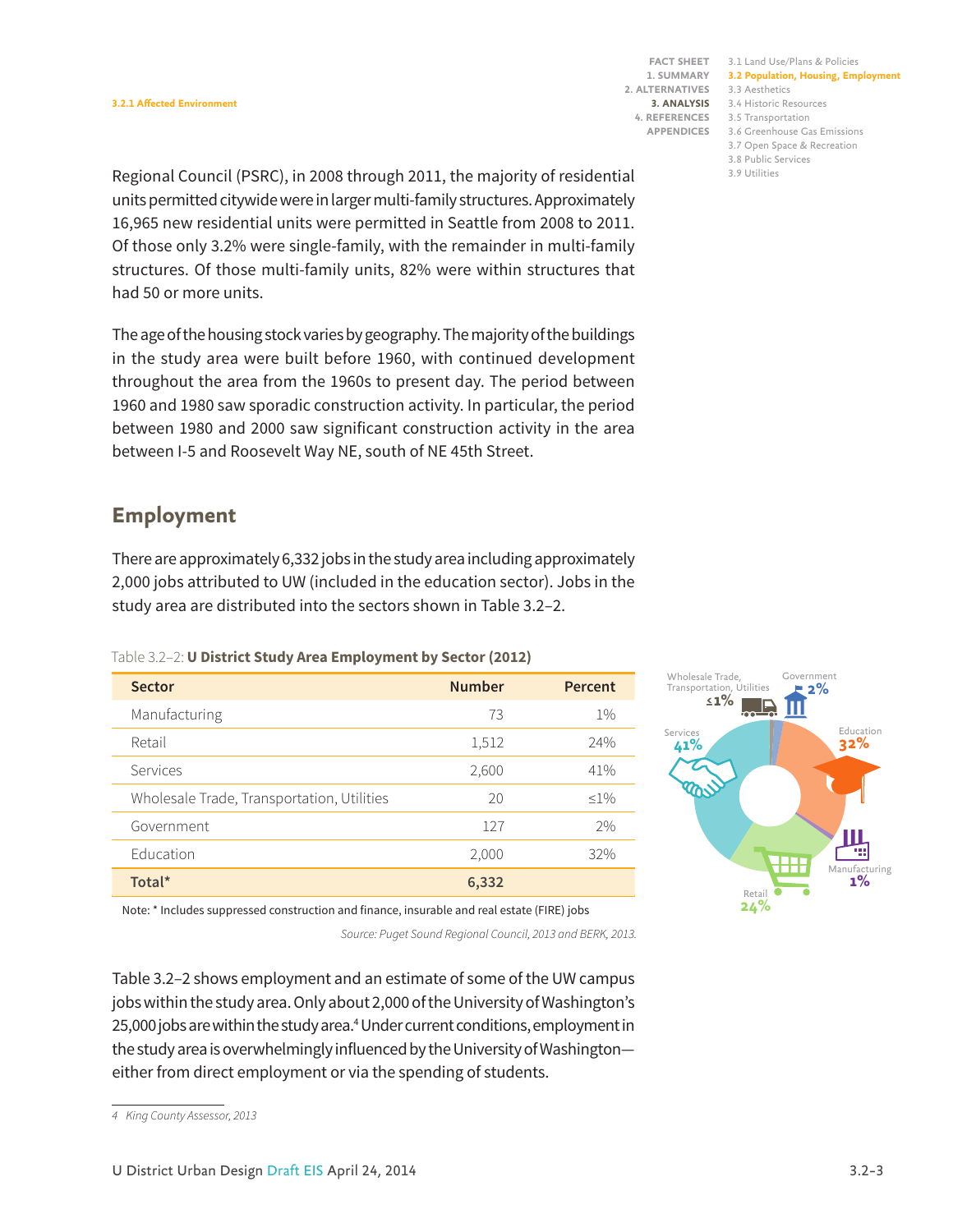3.1 Land Use/Plans & Policies **FACT SHEET 3.2 Population, Housing, Employment** 3.3 Aesthetics 3.4 Historic Resources **3. ANALYSIS** 3.5 Transportation **4. REFERENCES** 3.6 Greenhouse Gas Emissions 3.7 Open Space & Recreation 3.8 Public Services 3.9 Utilities **3.2.1 Affected Environment**

The University of Washington has a strong research and innovation presence in the study area. However, the limited commercial real estate options in the area have not provided the supply of space that job-creating, researchintensive firms may desire. The UW has expressed interest in an "innovation district" where innovative businesses, partnering with UW, could find incubator space close enough to UW laboratories and equipment, but not located on campus itself. The innovation district would provide a place to grow and nurture businesses during early phases of start-up.

## **Planning Context**

The City, as part of its comprehensive planning efforts, establishes population and employment planning estimates for growth. Those estimates are then allocated throughout the City. It has been the City's policy to allocate most of its growth to Seattle's urban centers and urban villages. The City's most recently adopted growth projections for 47,000 additional householdsin the period from 2005 to 2024. Since 2005, Seattle has added over 29,000 units to its housing stock (through the end of 2012).<sup>5</sup>

The City is currently updating its Comprehensive Plan, including new growth estimates through 2035. These growth estimates have not yet been allocated to individual urban centers or urban villages.

Since 1994, the University Community Urban Center (UCUC) has been designated as one of Seattle's six urban centers. As an urban center, the UCUC is one of the areas designated by the City to receive the greatest share of future growth in households and jobs. The University District Northwest is a designated Urban Center Village within the UCUC. The boundaries of the University District Northwest are not exactly the same as the current study area, but are approximately close for comparability when discussing anticipated future growth. The University District Northwest had a 2005–2024 planning estimate for growth of 2,000 additional households. Through the third quarter of 2013, 92% of that estimate was accounted for, when considering constructed and permitted buildings.

Based on past trends, new regional growth projections and a market study,<sup>6</sup> this analysis established growth targets of 3,900 new households (or occupied

*<sup>5</sup> City of Seattle. Department of Planning and Development. 2013a. About Seattle. Accessed December 2013 at: www.seattle.gov/dpd/cityplanning/populationdemographics/aboutseattle/housing/default.htm*

*<sup>6</sup> Heartland LLC. 2013. U District Urban Design Framework Support Analysis Memo. Prepared for City for Seattle Department of Planning and Development. Seattle WA. June 2013*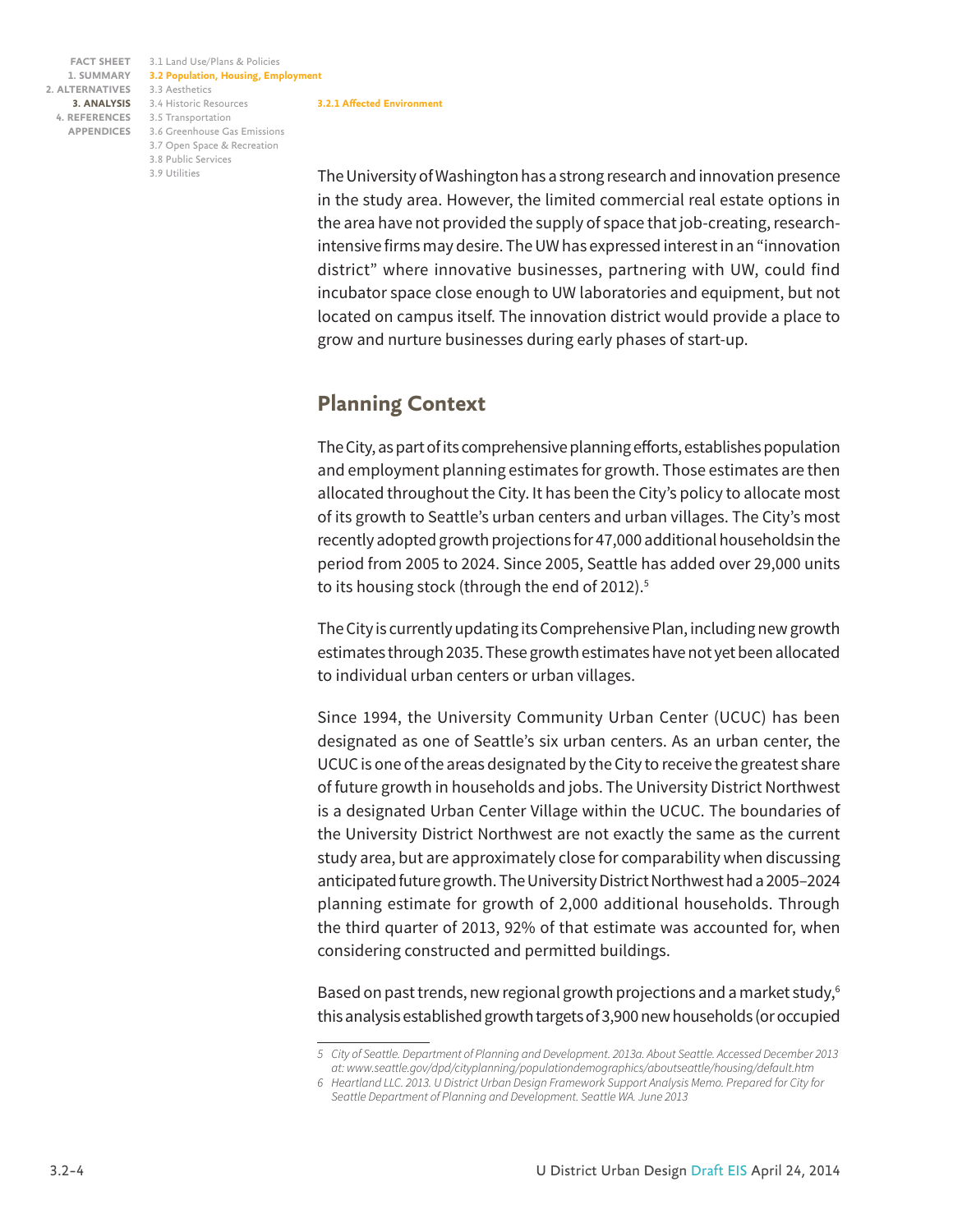3.1 Land Use/Plans & Policies **FACT SHEET 3.2 Population, Housing, Employment** 3.3 Aesthetics 3.4 Historic Resources **3. ANALYSIS** 3.5 Transportation **4. REFERENCES** 3.6 Greenhouse Gas Emissions 3.7 Open Space & Recreation 3.8 Public Services 3.9 Utilities

housing units) and 4,800 jobs within the study area by 2035. These targets are assumed for all of the alternatives (both Action Alternatives and the No-Action Alternative) in this EIS.

## **3.2.2 Significant Impacts**

### **Impacts Common to All Alternatives**

### **POPULATION AND HOUSING**

Household growth estimates are consistent across the alternatives. The Action Alternatives (Alternative 1 and 2) would rezone portions of the study area allowing for taller buildings, more density and more flexibility in terms of building types. In general, demographic trends and light rail will likely encourage increased density, particularly in the walkshed of the light rail station.

All of the alternatives, provide ample capacity for the estimated growth. Analysis of capacity considers what lands have the redevelopment potential and zoning to accommodate growth. The City has completed a process of estimating capacity in the study area.<sup>7</sup> The results of the capacity analysis are estimates of housing and jobs that can be accommodated in the study area. As shown in Table 3.2–3 and Table 3.2–4, there is currently more than sufficient capacity in the study area to accommodate both the residential and employment growth estimates under each fo the alternatives.

Numerous market factors will determine the types of residential units developers will build. However, based on the City's residential unit development history noted above, new private development will likely be market rate rentals in larger, multi-unit structures. The city and the study area have not experienced substantial market pressure for larger units, although new development types and arrival of the light rail station may alter that trend.

### Table 3.2–3: **Net Development Capacity of each Alternative**

|                                         |                  | <b>Units</b>     |          |
|-----------------------------------------|------------------|------------------|----------|
|                                         | Alt <sub>1</sub> | Alt <sub>2</sub> | Alt $3*$ |
| <b>Gross Capacity</b>                   | 9,404            | 10,080           | 6,862    |
| Redevelopment Reduction                 | 274              | 278              | 256      |
| <b>Net Capacity</b>                     | 9,130            | 9,802            | 6,606    |
| Growth Assumptions                      | 3,900            | 3,900            | 3,900    |
| <b>Additional Capacity (Difference)</b> | 5,230            | 5,902            | 2,706    |

Note: \* No Action

*Source: Studio 3MW, Hewitt and BERK, 2013*

*<sup>7</sup> Specific methods of the capacity analysis are contained in Appendix B.*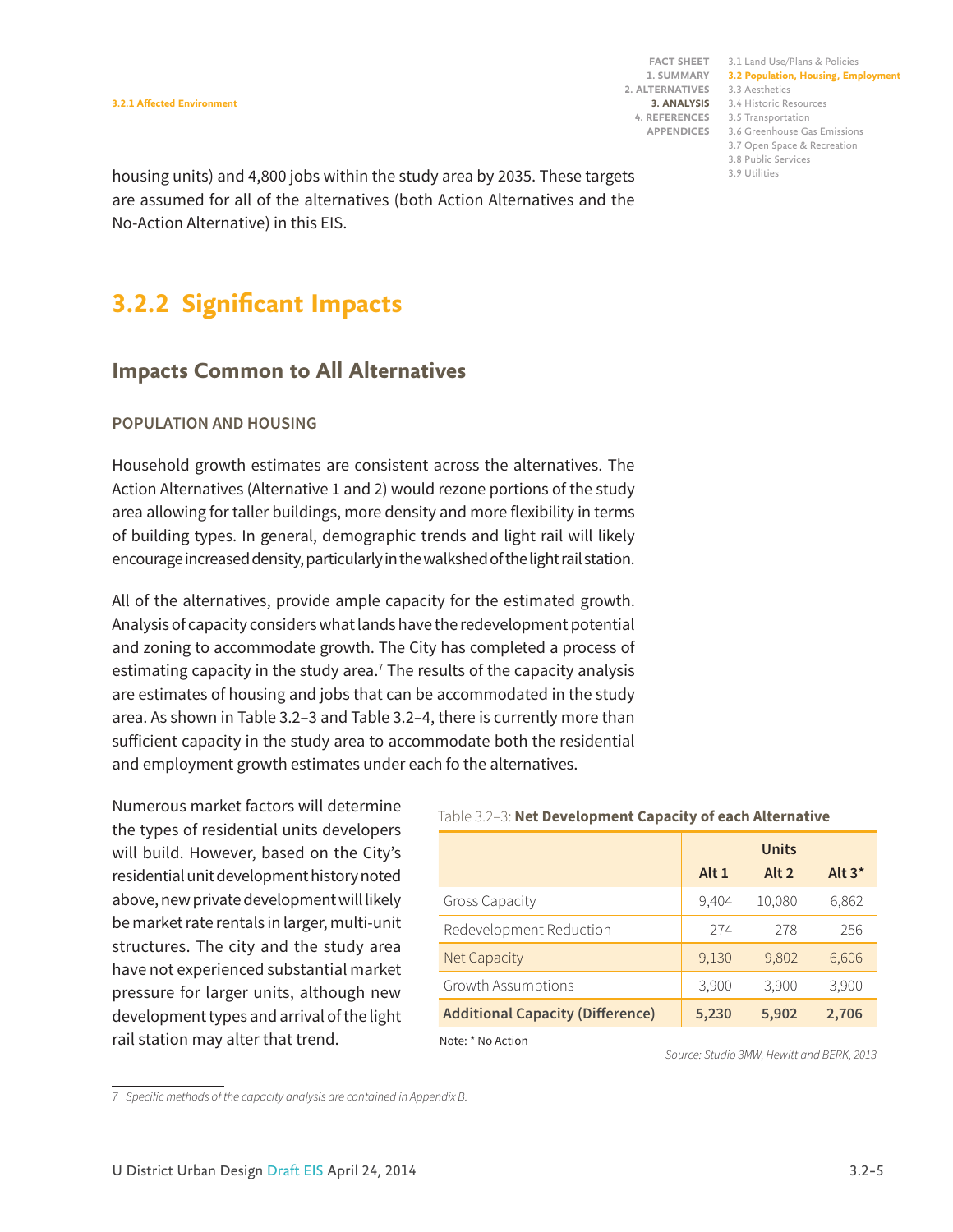3.1 Land Use/Plans & Policies **FACT SHEET 3.2 Population, Housing, Employment** 3.3 Aesthetics 3.4 Historic Resources **3. ANALYSIS** 3.5 Transportation **4. REFERENCES** 3.6 Greenhouse Gas Emissions **APPENDICES** 3.7 Open Space & Recreation 3.8 Public Services 3.9 Utilities **3.2.2 Significant Impacts**

#### **EMPLOYMENT**

Outside of education, retail jobs and service jobs are the most prevalent type of employment. It is likely that this pattern will continue. The market will drive the types of buildings developed during the planning horizon of this plan. However there are several factors that may provide insight into the future jobs pattern. As shown in the transportation analysis of this EIS (Section 3.5), commuters in the study area commute using transit and walking more than

#### Table 3.2–4: **Net Development Capacity of each Alternative**

|                                         | Jobs   |         |           |
|-----------------------------------------|--------|---------|-----------|
|                                         | Alt 1  | Alt $2$ | Alt $3^*$ |
| <b>Gross Capacity</b>                   | 18,917 | 20,312  | 10,928    |
| Redevelopment Reduction                 | 2,483  | 2.481   | 2,527     |
| Net Capacity                            | 16,434 | 17,831  | 8,401     |
| Growth Assumptions                      | 4,800  | 4,800   | 4,800     |
| <b>Additional Capacity (Difference)</b> | 11,634 | 13,031  | 3,601     |

Note: \* No Action

*Source: Studio 3MW, Hewitt and BERK, 2013*

### **Alternative 1**

#### **POPULATION AND HOUSING**

Alternative 1 represents an increase in density compared to Alternative 3 (No Action). It would allow larger building heights (125 and 160 feet) in the core with medium building heights (65 and 85 feet) pushing further out into the neighborhood, particularly along Roosevelt Way and the Ave, north of NE 50th Street. Proposed Alternative 1 zoning would support a development pattern that is more concentrated in the study area's core relative to the No Action Alternative and more distributed compared to Alternative 2.

Most of the capacity for new development would be in mixed-use zones in the study area core. Based on past trends and the conclusions of the Heartland market analysis, new housing would likely be smaller units in a relatively high density multi-family and mixed-use configuration. The emphasis on mixed used zoning could allow for more flexibility in building design and unit mix.

in the city as a whole. The introduction of light rail to the neighborhood will likely bolster this pattern. An increase in local commuters will likely continue to support local retail and retail jobs. New buildings that have commercial/office space in addition to residential and retail space may attract additional service businesses. Light rail and proximity to the University of Washington may create a better environment for professional service and technology firms looking to locate in the area.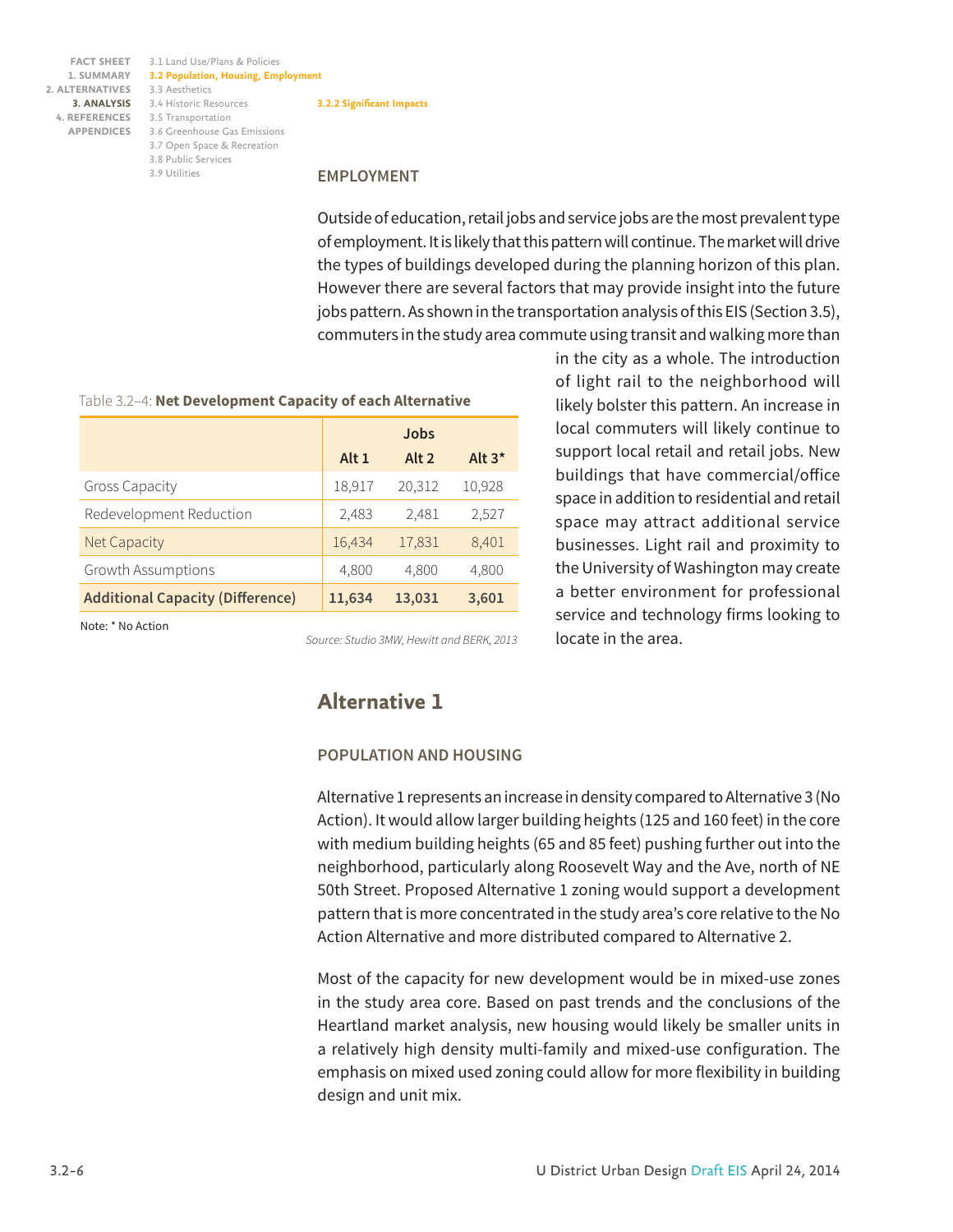3.1 Land Use/Plans & Policies **FACT SHEET 3.2 Population, Housing, Employment** 3.3 Aesthetics 3.4 Historic Resources **3. ANALYSIS** 3.5 Transportation **4. REFERENCES**

3.6 Greenhouse Gas Emissions

3.7 Open Space & Recreation 3.8 Public Services

3.9 Utilities

Alternative 1 also proposes a conversion of the existing multifamily zoning to higher densities. For example, the existing LR1 zone would convert to LR3 and the existing LR3 zoning would convert to MR. Similar to the increased mixed use zoning designations, these proposed changes to the multifamily designations in the study area increase residential capacity in the study area.

### **EMPLOYMENT**

As noted above, employment in the study area is overwhelmingly influenced by the University of Washington's jobs (an estimated 2,000 jobs out of a systemwide total of 25,000). As noted previously, there is currently no formal plan for an innovation district associated with the UW, but much of the zoning flexibility in building and space configurations contemplated in this alternative (and Alternative 2) close to both the UW and transit stop embody the principles needed to accommodate this.

As with all of the alternatives, numerous market factors will drive the types of buildings developed and the types of firms offering employment during the planning horizon. However, there are factors unique to this alternative that may provide insight into the future jobs pattern: greater height in the Core Area of the neighborhood as well as increased flexibility for land uses. These factors, along with introduction of light rail to the neighborhood and proximity to the University of Washington, may make the area more attractive to firms seeking these amenities.

### **Alternative 2**

### **POPULATION AND HOUSING**

Alternative 2 represents an increase in density compared to the No Action Alternative and Alternative 1. It would allow the greatest building heights (240 and 340 feet in the core) and greatest concentration of growth in the core. Density would be concentrated in a smaller area compared to Alternative 1. In contrast to Alternative 1, only modest increases in building heights are proposed along the Ave. As with all the alternatives, zoning changes would further encourage increased density in the walkshed of the light rail station. Capacity increases and zoning changes would allow for a variety of building forms and uses. This would provide for a high level of flexibility for developers to respond to market demands.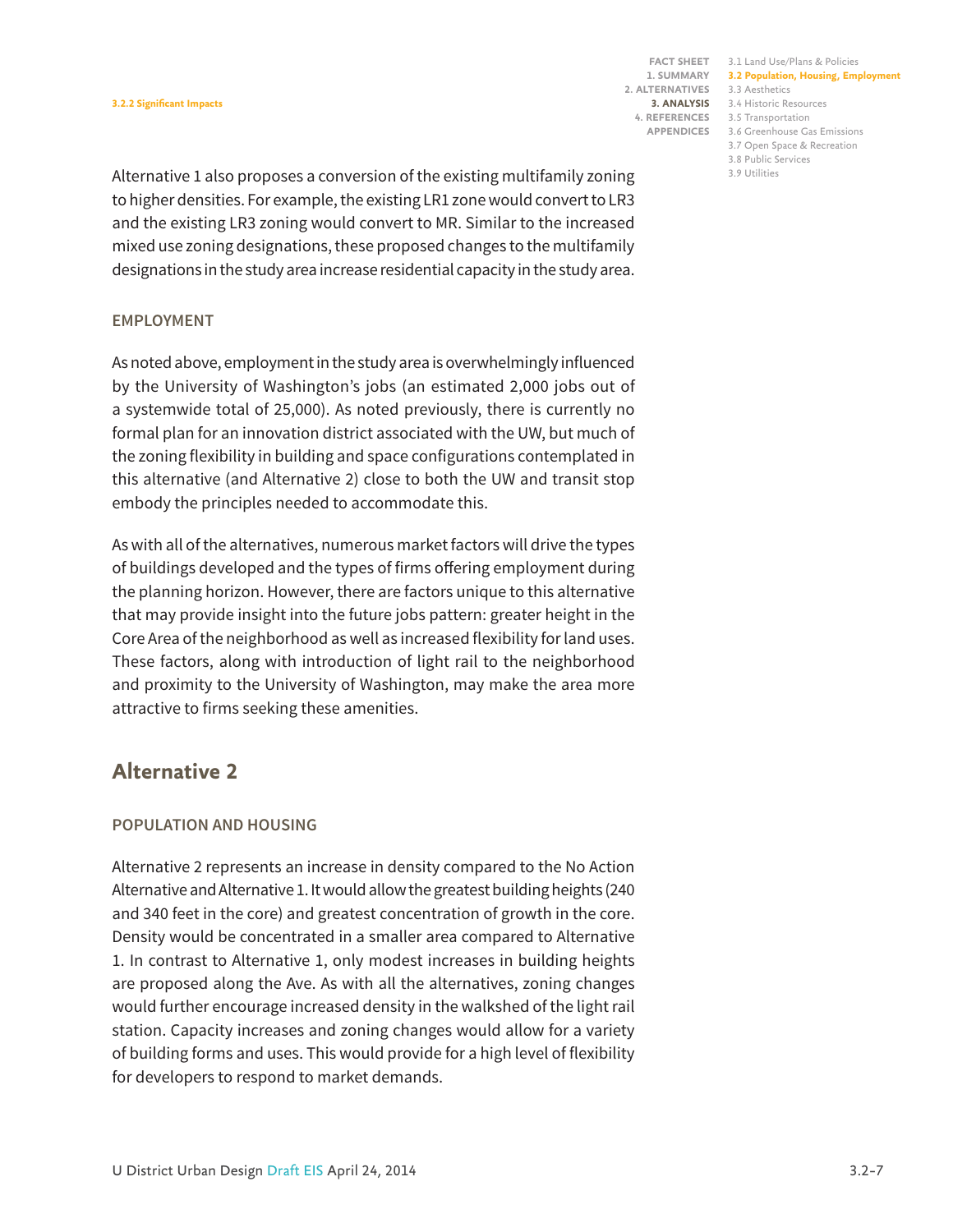3.1 Land Use/Plans & Policies **FACT SHEET 3.2 Population, Housing, Employment** 3.3 Aesthetics 3.4 Historic Resources **3. ANALYSIS** 3.5 Transportation **4. REFERENCES** 3.6 Greenhouse Gas Emissions **APPENDICES** 3.7 Open Space & Recreation 3.8 Public Services 3.9 Utilities **3.2.2 Significant Impacts**

Similar to Alternative 1, Alternative 2 focuses most of the capacity in the mixed-use zone in the core of the study area. It also includes an area of residential emphasis in an area generally bounded by NE 43rd Street, NE 41st Street, Brooklyn Avenue NE and Roosevelt Way NE. New housing would likely be in smaller units and in a relatively high density, multi-family, and mixed-use configuration. The factors affecting the types of units built will be the same as those discussed under Alternative 1.

### **EMPLOYMENT**

Employment factors would be the same as discussed under Alternative 1. To a greater extent than Alternative 1, new higher intensity zoning allowing higher buildings (up to 340 feet) would provide another location in the city for employers looking for larger, suitable building locations and space configurations. Also as noted above, much of the zoning flexibility in building and space configurations contemplated in this alternative are close to both the UW and the proposed transit stop and embody the principles needed to make an innovation district function on the land use side of the equation.

### **Alternative 3 (No Action)**

### **POPULATION AND HOUSING**

Current zoning and allowable heights in the study area generally follow the established development pattern. Commercial uses and commercial zones are largely designated along the main arterials of Roosevelt Way NE and University Way NE. Residential zones are generally designated along non-arterial streets. Most of the residential and commercial density in the central area is located within the NC zones, between arterials to the east and west, south of NE 50th Street and north of roughly NE 42nd Street. Heights currently allowed in the core area range from 65 to 85 feet. The 85 foot height limits apply to the area around the NE 45th/University Way intersection in the MR zones. Beyond the north/south corridors and central area, residential and commercial development is in less dense low-rise buildings and single-family structures.

### **EMPLOYMENT**

Under the No Action Alternative, employment would likely continue to follow changes in market demands.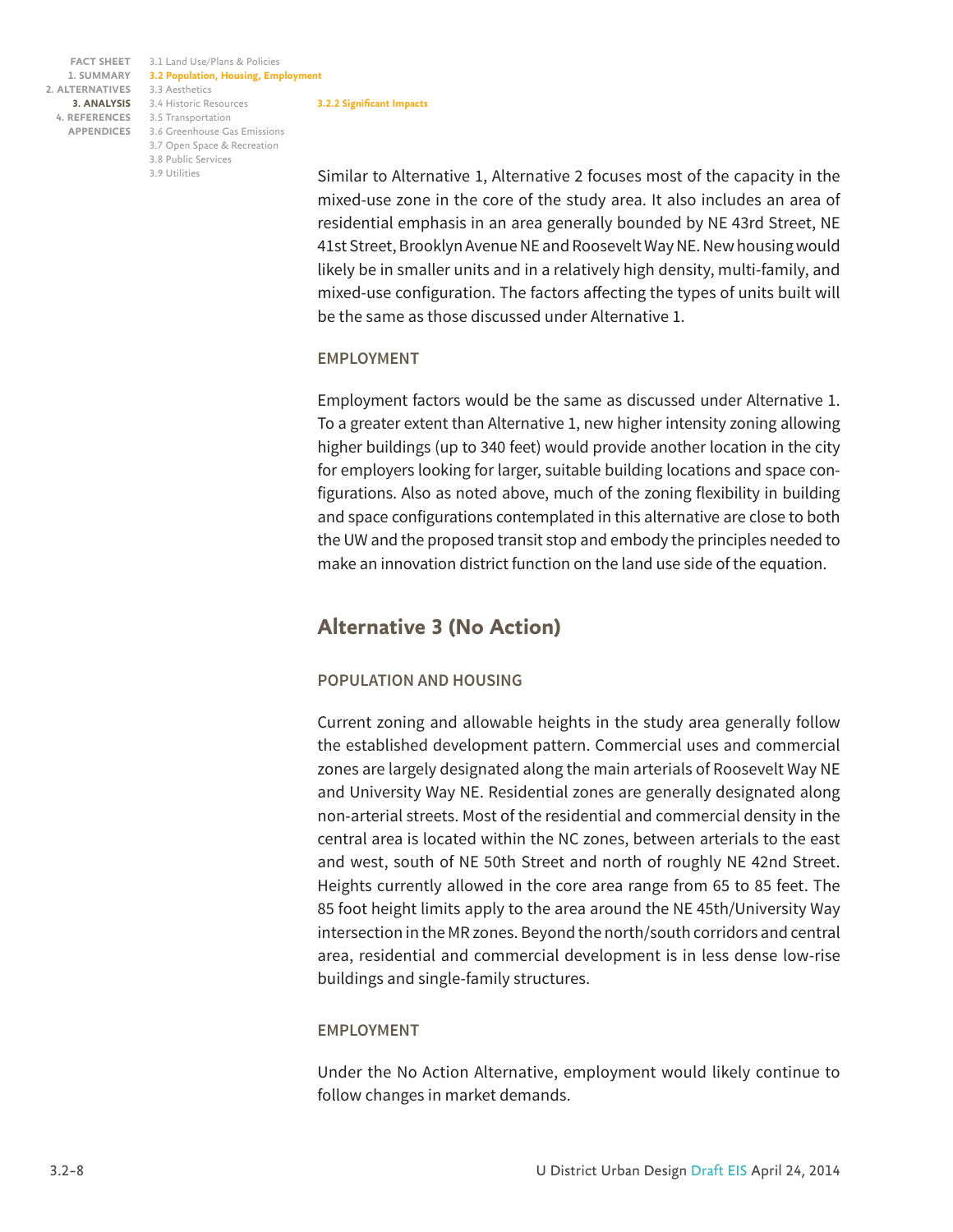3.1 Land Use/Plans & Policies **FACT SHEET 3.2 Population, Housing, Employment** 3.3 Aesthetics 3.4 Historic Resources **3. ANALYSIS** 3.5 Transportation **4. REFERENCES** 3.6 Greenhouse Gas Emissions 3.7 Open Space & Recreation 3.8 Public Services 3.9 Utilities

## **3.2.3 Mitigating Measures**

All of the alternatives would achieve sufficient capacity to absorb the neighborhoods' growth targets for housing and employment. No significant impacts to population, employment, or housing were identified.

# **3.2.4 Significant Unavoidable Adverse Impacts**

No significant adverse impacts to population, housing and employment are anticipated.

# **3.2.5 Housing Affordability**

## **Affected Environment**

Housing affordability is a key concern for the U District community. Since the vast majority of households in the study area are renter-occupied (81% of all housing units), this discussion is limited to renter-occupied housing (however, many of the same issues are applicable to ownership housing as well). Renter households tend to have relatively less income than people who own their homes. According to the 2012 estimates from the American Community Survey, households earning less than \$25,000 comprise about 31% of all renters and only about 8% of all homeowners.

Typical housing affordability measures are expressed in terms of rent-toincome ratios. This analysis uses the most frequently cited U.S. Department of Housing and Urban Development (HUD) "30% of household income" standard of housing affordability. Under this standard, HUD defines a housing unit as affordable if a household spends 30% or less of its gross income on rent and basic utilities (adjusted for household size). The affordability of a unit is estimated based on the size of the unit and presumed household size (1 person for 0 bedrooms, and an average of 1.5 persons per bedroom for larger units).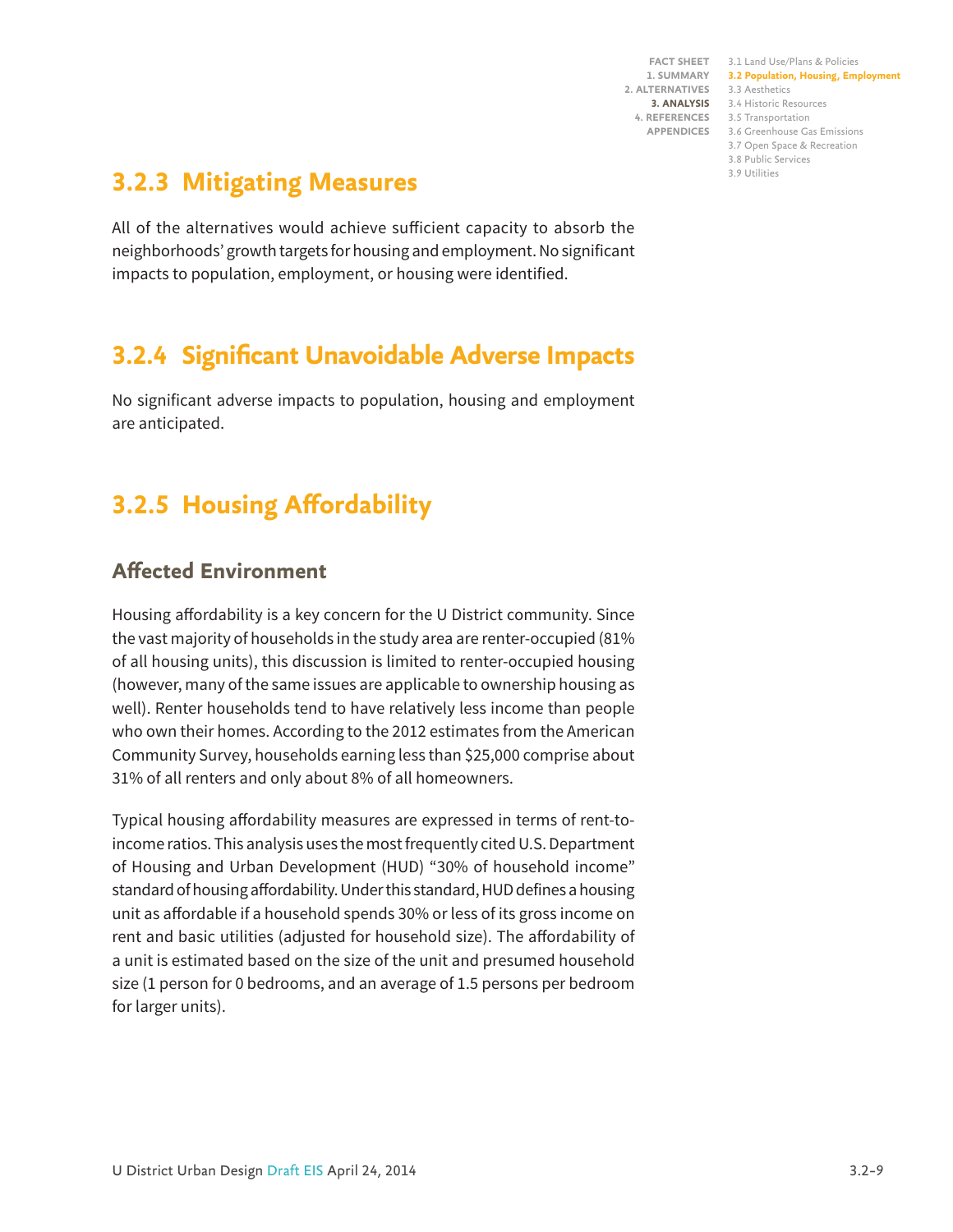> **53%** paid **less than 30%** of their household income in rent

In 2011, of all Seattle residents...

**34%**

In 2011, of U District study area residents...

of their household income in rent

paid **l** 

3.1 Land Use/Plans & Policies **FACT SHEET 3.2 Population, Housing, Employment** 3.3 Aesthetics 3.4 Historic Resources **3. ANALYSIS** 3.5 Transportation **4. REFERENCES** 3.6 Greenhouse Gas Emissions 3.7 Open Space & Recreation 3.8 Public Services 3.9 Utilities

> **47%** paid **more than 30%** of their household income in rent

**66%** paid **more than 30%** of their household income in rent

#### **3.2.5 Housing Affordability**

#### **HOUSING AFFORDABILITY IN THE STUDY AREA**

**Housing Costs are an Increasing Share of Households Budgets**

As shown in Table 3.2–5, an estimated 66% of renter households in the study area paid over 30% of their household income on rent (compared to 47% of households citywide). This estimate is up nominally from the 2009 estimate of 65%. In addition, between 2009 and 2011, the study area saw a substantial jump in the proportion of households who are severely cost burdened. These figures are substantially higher than the city as whole. It is likely that the income share spent on housing is higher due the high prevalence of students in the area, which is common in many university and college communities across the U.S.

### Table 3.2–5: **Gross Rent as Share of Household Income in U District Study Area and in Seattle**

|                 | <b>U District Study Area</b> |      | <b>Seattle</b> |      |
|-----------------|------------------------------|------|----------------|------|
|                 | 2009                         | 2011 | 2009           | 2011 |
| Less than 30%   | 35%                          | 34%  | 54%            | 53%  |
| Over 30%        | 65%                          | 66%  | 46%            | 47%  |
| $30 - 40%$      | 11%                          | 10%  | 15%            | 16%  |
| $40 - 50\%$     | 10%                          | 7%   | 8%             | 9%   |
| <i>Over</i> 50% | 43%                          | 49%  | 22%            | 22%  |

*Source: American Community Survey, U.S. Census Bureau, 5-year Estimates, 2009 and 2012*

### **Population Growth and a Limited Housing Supply have Contributed to Higher Rental Prices**

Since 2000, Seattle has added over 60,000 people to its population and 46,000 housing units to its housing supply (U.S. Census Bureau, 2010). In times of growth and rising demand like the conditions Seattle is currently experiencing, the development of additional housing units typically lags household formation and migration into an area. This translates into low vacancy rates, tight inventory, and rising rents. The more that housing unit construction exceeds population/household growth, the greater the housing supply leads to high vacancy rates and less upward pressure on housing rents. The closer housing unit growth matches household growth, the tighter the vacancy rate leading to more upward pressure on housing rents.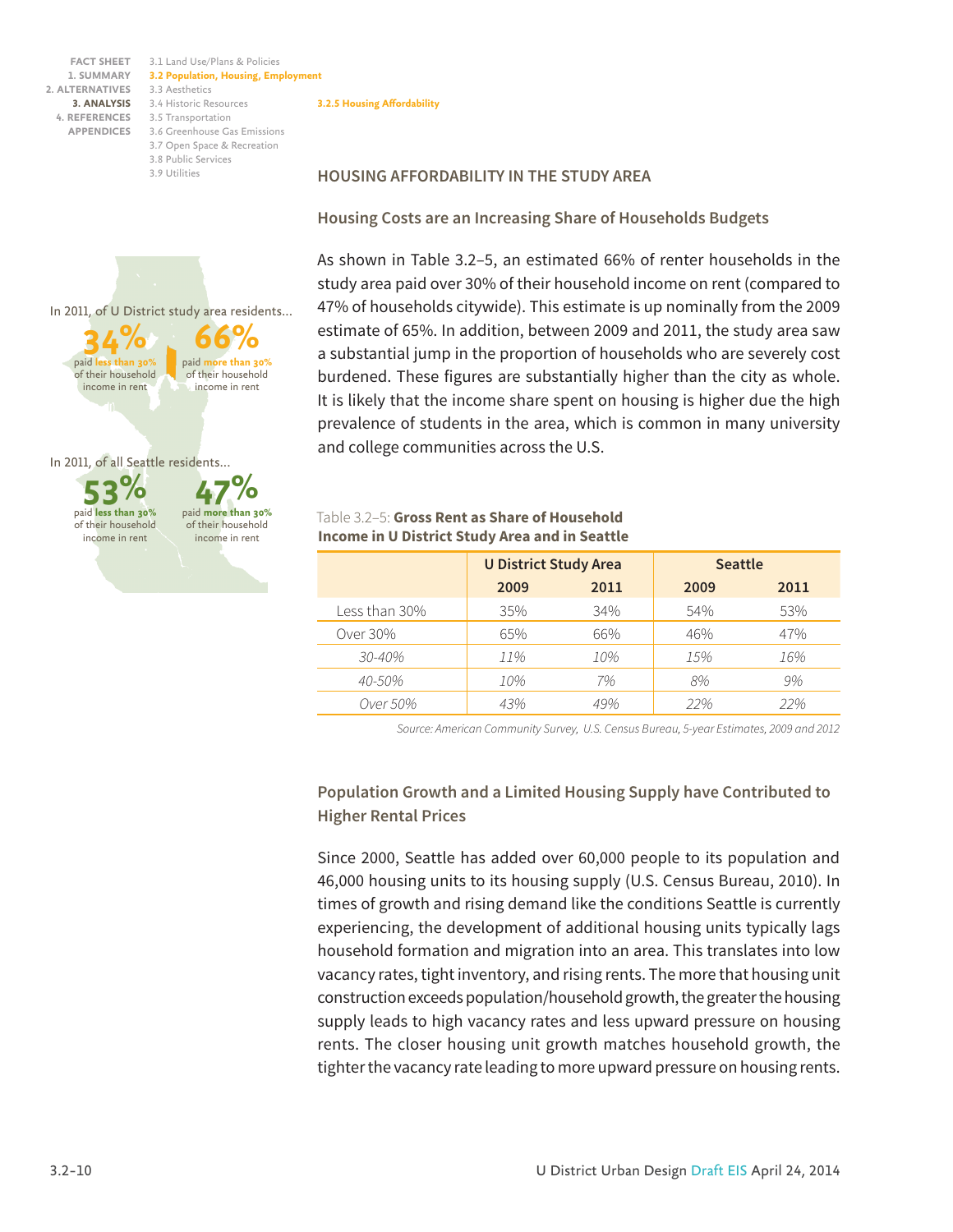3.1 Land Use/Plans & Policies **FACT SHEET 3.2 Population, Housing, Employment** 3.3 Aesthetics 3.4 Historic Resources **3. ANALYSIS** 3.5 Transportation **4. REFERENCES** 3.6 Greenhouse Gas Emissions 3.7 Open Space & Recreation 3.8 Public Services 3.9 Utilities

As Table 3.2–6 shows, this is what has been happening in Seattle. Since 2000, the ratio of households to housing units has been around 1.0, which means that the number of households is roughly equal to the number of

housing units. This is a common feature of many U.S. coastal metropolitan areas that also have limited undeveloped land supply and which are growing. In non-constrained regions (mostly in the mid-west and southern U.S.), housing unit to household ratios can be in the 1.5 to 2.0 range.<sup>8</sup> Where ratios are greater than 1.0, the excess supply can contribute to downward pressures on rents.

#### Table 3.2–6: **Ratio of Housing Units to Households**

|                          | 2000    | 2010    | 2012    |
|--------------------------|---------|---------|---------|
| Housing Units (HU)       | 270,524 | 308,516 | 309,612 |
| Households (HH)          | 258,510 | 283,510 | 289,790 |
| <b>Ratio of HU to HH</b> | 1.05    | 1.09    | 1.07    |

*Source: American Community Survey, U.S. Census Bureau, 1-year Estimates (2010, 2012);*

Examining the data on rental prices in Seattle shows a relationship between vacancy rates in rental housing and the rents charged. While the factors that influence residential investment and pricing are complex and subject to both macro- and micro-economic factors, the basic relationship between supply and demand effectively sets market prices. Table 3.2–7 (on the following page) shows the real price (rent) per square foot for rental housing in Seattle based on historic and current rent surveys. Economic recessions in 2000 and 2008 translated into less demand for housing and lower real rental prices. However, as the current economic recovery proceeds, rental vacancies have become extremely low and prices have increased to their highest point in over 15 years.

Similarly, Table 3.2–8 (on the following page) shows the U District submarket<sup>9</sup> where high vacancies have depressed rent prices and tight vacancies have increased prices.

*<sup>8</sup> It should be noted that places with higher ratios typically face other housing issues, including housing quality and abandonment.*

*<sup>9</sup> The University Submarket only surveys a portion of the study area, but also includes portions of the Roosevelt, Ravenna, and Laurelhurst neighborhoods.*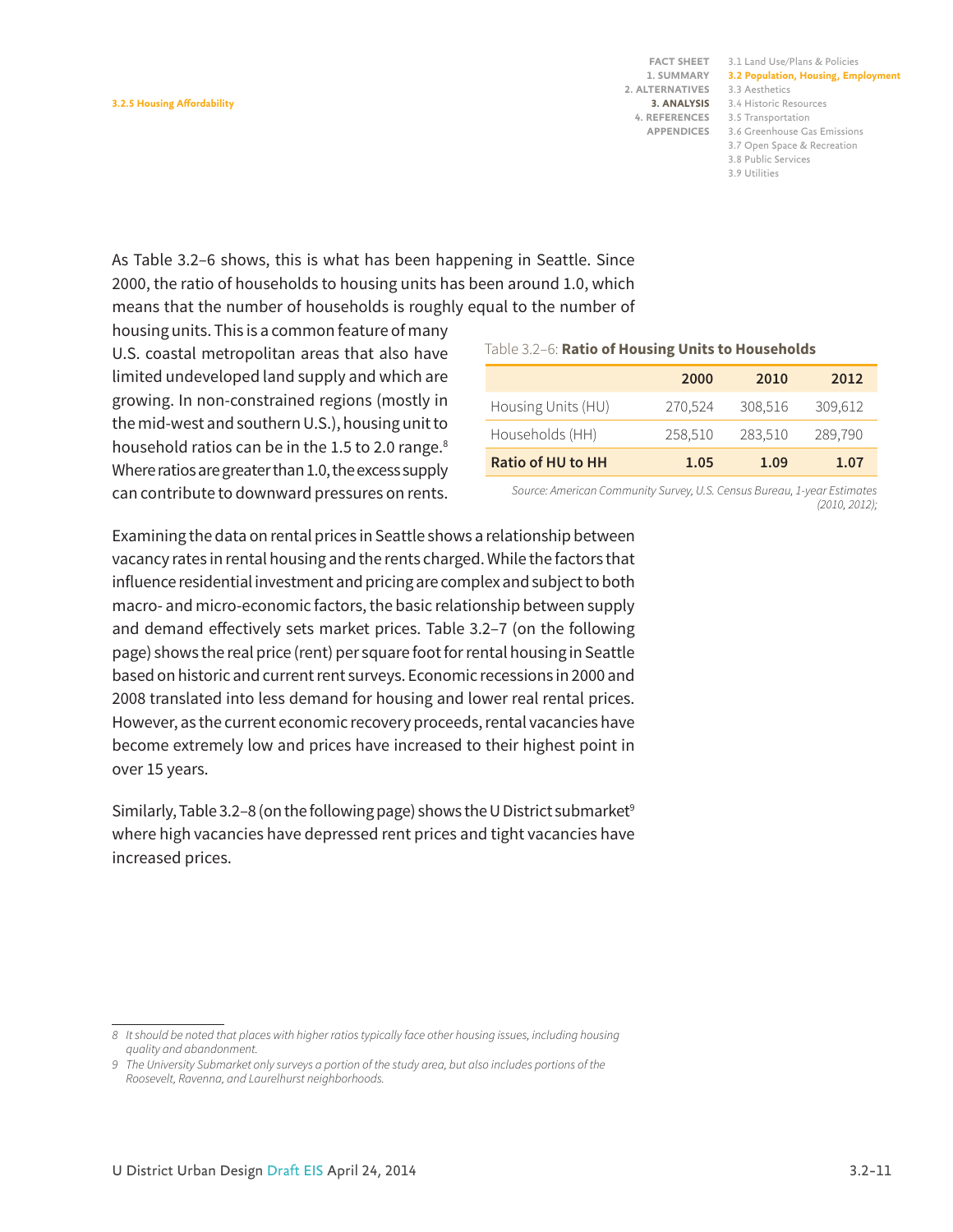3.1 Land Use/Plans & Policies **3.2 Population, Housing, Employment** 3.3 Aesthetics 3.4 Historic Resources **3. ANALYSIS** 3.5 Transportation **4. REFERENCES** 3.6 Greenhouse Gas Emissions 3.7 Open Space & Recreation 3.8 Public Services 3.9 Utilities **FACT SHEET 1. SUMMARY 2. ALTERNATIVES APPENDICES 3.2.5 Housing Affordability**

Table 3.2–7: **Rental Price and Vacancy Rate in Seattle**



Note: All values inflation-adjusted to 2013 dollars.

*Source: The Apartment Vacancy Report, Dupre + Scott Apartment Advisors, Inc., Fall 2013*

Table 3.2–8: **Rental Price and Vacancy Rate in U District Submarket**



Notes: The University submarket surveys a portion of the study area and some of the Roosevelt, Ravenna, and Laurelhurst neighborhoods. All values inflation-adjusted to 2013 dollars.

*Source: The Apartment Vacancy Report, Dupre + Scott Apartment Advisors, Inc., Fall 2013*

### **CHALLENGES OF SUPPLYING AFFORDABLE HOUSING**

**New Market Rate Housing Is Typically Not Affordable to Lower Income Households**

New construction is typically not affordable to lower income households. All things being equal, this is due to high land costs in urban areas, the cost of building materials, building code requirements, the cost of labor, and the need for capital investment to earn competitive market returns.

**"Filtering" can Contribute to Lower Cost Market Rate Housing**

While household income, particularly for low-income renters, is a major factor driving the housing cost burden issue; the difficulty of supplying units with more affordable rents to low-income households is also a major challenge. However, the private market does provide lower cost housing. It does this through a process called "filtering". This is not to suggest that it is adequate or efficient given rising housing cost burdens, but to illustrate that market forces create fundamental challenges for building housing units within the reach lower income households.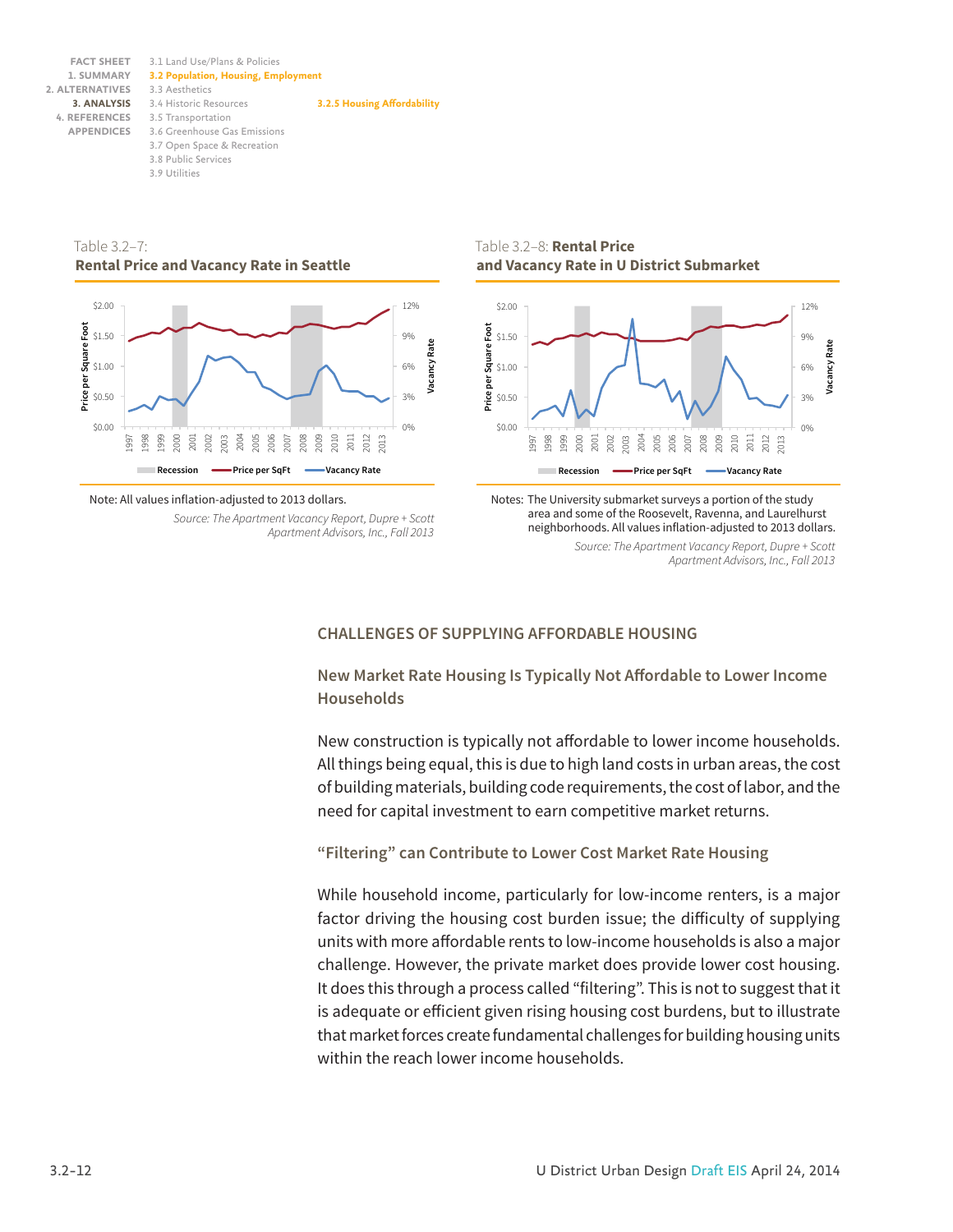3.1 Land Use/Plans & Policies **FACT SHEET 3.2 Population, Housing, Employment** 3.3 Aesthetics 3.4 Historic Resources **3. ANALYSIS** 3.5 Transportation **4. REFERENCES**

3.6 Greenhouse Gas Emissions

3.7 Open Space & Recreation 3.8 Public Services

3.9 Utilities

Housing is a very durable asset in that it lasts a long time. Once constructed, housing adapts to the local marketplace primarily through depreciation as it ages. While individual housing structures/units are fairly inflexible, housing demands are not—especially in the current conditions seen in Seattle. As Seattle becomes more affluent, there is more demand for newer, higher quality/amenity housing. When such housing is developed, this resulting new supply allows households to move up the price-quality spectrum and leaves older, depreciated housing to households with less income. The rising demand for housing has translated into both more housing units and higher quality housing units through the construction of new housing; upgrading of existing housing; and the demolition and rebuilding of existing lower-quality housing and/or under-used building sites. This adaptation of the housing market to changes in area demand and new housing supply is called "filtering".

While the relative depreciation of the housing stock creates units affordable to households with lower incomes, there is concern that the filtering process may compel the lowest income households to live in structurally deficient housing when the housing supply is tight. Most urban cities have code enforcement regulations that address substandard housing. Regardless, the filtering process helps underscore the somewhat difficult trade-off households—particularly lower income households—make between quality and affordability.

Table 3.2–9 (on the following page) shows what filtering in the Seattle apartment market looks like. As units age and depreciate, they command less in rent. For example, rents for buildings constructed in the 1970s rent for about 40% the value of units constructed during the last decade. The overall vacancy rate is shown to illustrate how less demand and more supply affected the real rental price.

For Seattle, population growth and increase demand for housing combined with limited urban land actually dampen the effect of filtering so that there is less difference among rental prices for the newest properties versus the older properties because the higher rental values also increase the incentive for property owners to maintain older properties and extend their income producing life.

While the pattern is not as strong as in the broader Seattle market place, the same filtering process is seen in the study area rental market as shown in Table 3.2–10 (on the following page).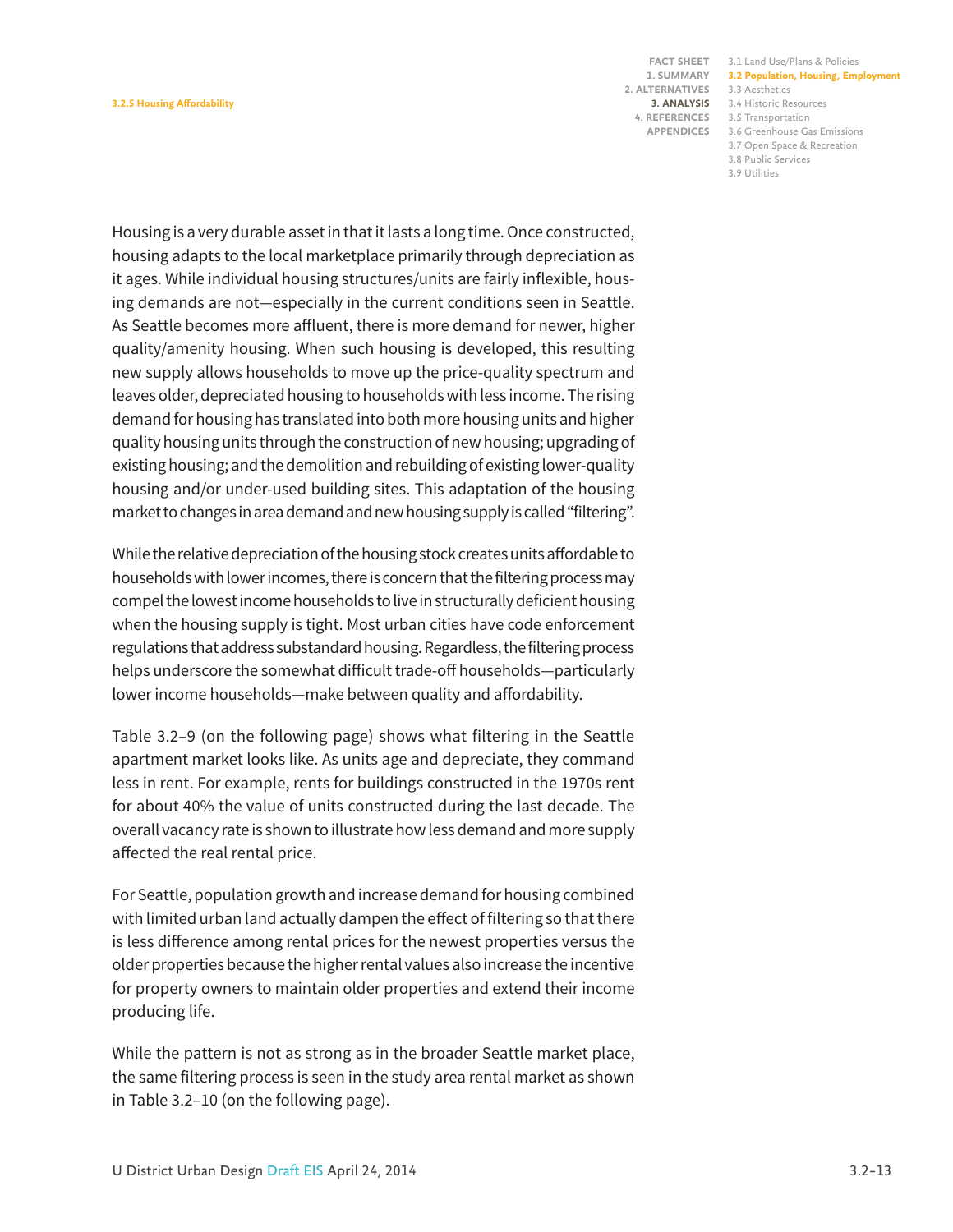3.1 Land Use/Plans & Policies **3.2 Population, Housing, Employment** 3.3 Aesthetics 3.4 Historic Resources **3. ANALYSIS** 3.5 Transportation **4. REFERENCES** 3.6 Greenhouse Gas Emissions 3.7 Open Space & Recreation 3.8 Public Services 3.9 Utilities **FACT SHEET 1. SUMMARY 2. ALTERNATIVES APPENDICES 3.2.5 Housing Affordability**

#### Table 3.2–9: **Apartment Rental Price Filtering in Seattle**



Note: All values inflation-adjusted to 2013 dollars.

*Source: The Apartment Vacancy Report, Dupre + Scott Apartment Advisors, Inc., Fall 2013.*

### Table 3.2–10: **Apartment Rental Price Filtering in the University Submarket**



Notes: The University Submarket only surveys a portion of the study area, but also includes portions of the Roosevelt, Ravenna, and Laurelhurst neighborhoods. All values inflation-adjusted to 2013 dollars.

> *Source: The Apartment Vacancy Report, Dupre + Scott Apartment Advisors, Inc., Fall2013*

### **PUBLIC PROGRAMS FOR HOUSING AFFORDABILITY**

Yet simply because the apartment market moves in the right direction by adding supply and filtering units down to lower income households does not mean it is adequate to address lagging incomes and the impact of rising housing cost burdens. Even if real rental costs fell significantly (either from loosening land use regulation or from additional housing supply from new development), it is likely that the vast majority of lower income households would still be living in rental units considered unaffordable due primarily to their low income. Due to both of these challenges, the City of Seattle and its housing partners use a myriad of public funding sources and tools to address housing affordability challenges. These sources and tools fall into two broad categories:

*▶* Federal, state, and local resources directed toward the development of affordable housing units, or to assist income-eligible households in purchasing, rehabilitating, or renting housing. These programs are typically underwritten by federal tax credit programs and the City of Seattle's Housing Levy.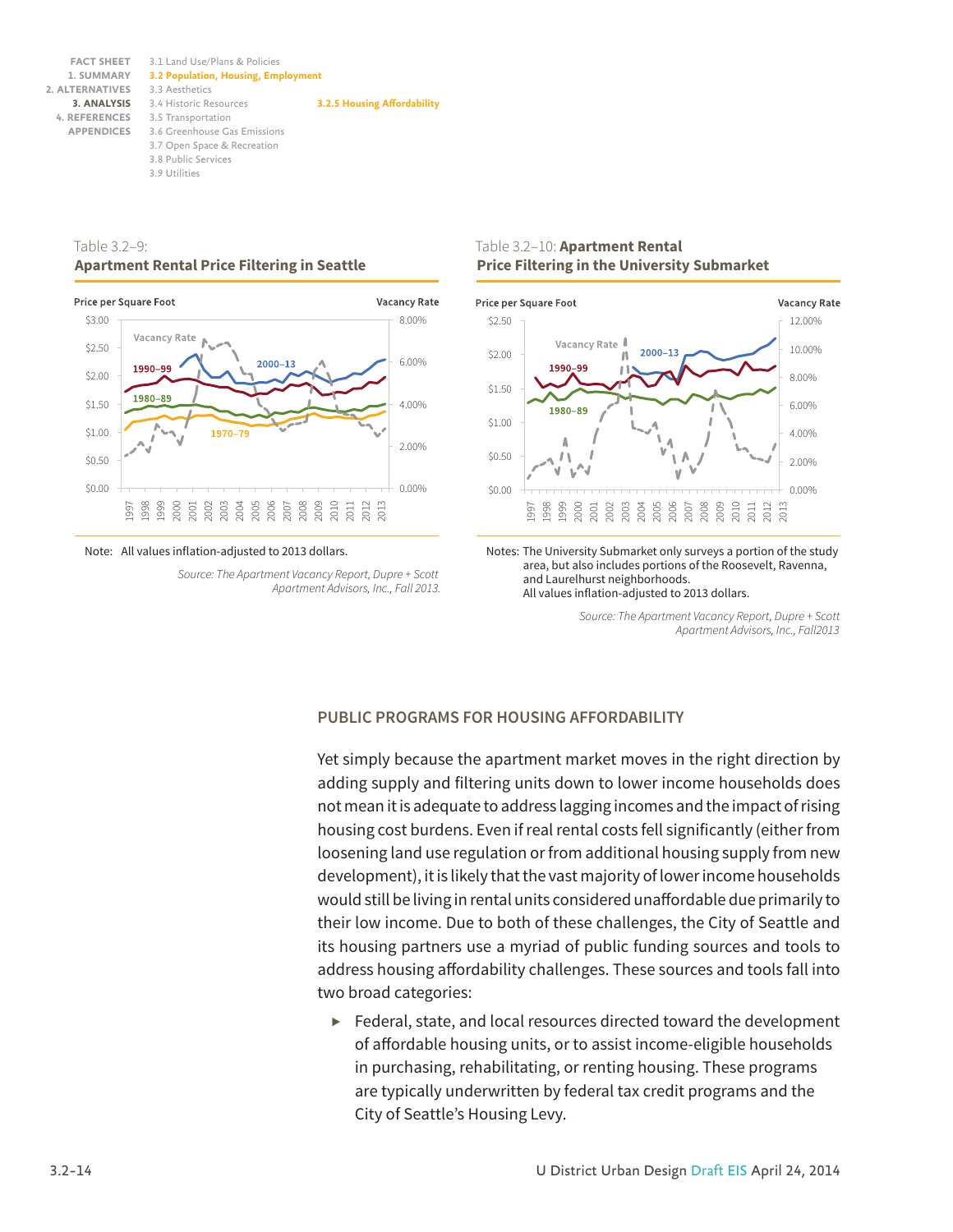#### **3.2.5 Housing Affordability**

**1. SUMMARY 2. ALTERNATIVES**

3.1 Land Use/Plans & Policies **FACT SHEET 3.2 Population, Housing, Employment** 3.3 Aesthetics 3.4 Historic Resources **3. ANALYSIS** 3.5 Transportation **4. REFERENCES** 3.6 Greenhouse Gas Emissions **APPENDICES**

- 3.7 Open Space & Recreation 3.8 Public Services
- 3.9 Utilities

*▶* Local land use and financial incentives directed at private developments intended to create affordable housing units. These are primarily the City of Seattle's Incentive Zoning and Multifamily Property Tax Exemption programs.

### **Rent-restricted Affordable Housing**

Since 1981, residents of the City of Seattle have voted to impose an additional property tax for the purpose of creating affordable housing in the City. Overall, Seattle has now funded over 10,000 affordable apartments for seniors, homeless families, and low- and moderate-income households.

The Housing Levy has five programs:

- *▶* **Rental Production & Preservation Program.** funding the production and preservation of affordable housing
- *▶* **Acquisition & Opportunity Loans.** to acquire and preserve affordable rental and ownership housing
- *▶* **Operating & Maintenance Program.** to support the operation and maintenance of units serving extremely low-income residents
- *▶* **Homebuyer Program.** that assists first-time home buyers with lending while preserving affordability
- *▶* **Rental Assistance Program.** providing short-term rental assistance to households at risk of homelessness

Within the study area, these programs, leveraged with a mix of other funding and program sources, have developed and preserved affordable housing units, including:

- *▶* **Gossett Place**. 62 units for homeless individuals and couples, including veterans. The building has an affordability requirement through 2060.
- *▶* **Ninth House, Tolson House, and Wright House.** Three individual single family homes targeted at households and individuals with needing substance abuse assistance. Affordability requirements are: Ninth House through 2034, Tolson House through 2036, and Wright House through 2028.
- *▶* **Sortun Court Townhouse.** 16 units, with an affordability requirement through 2038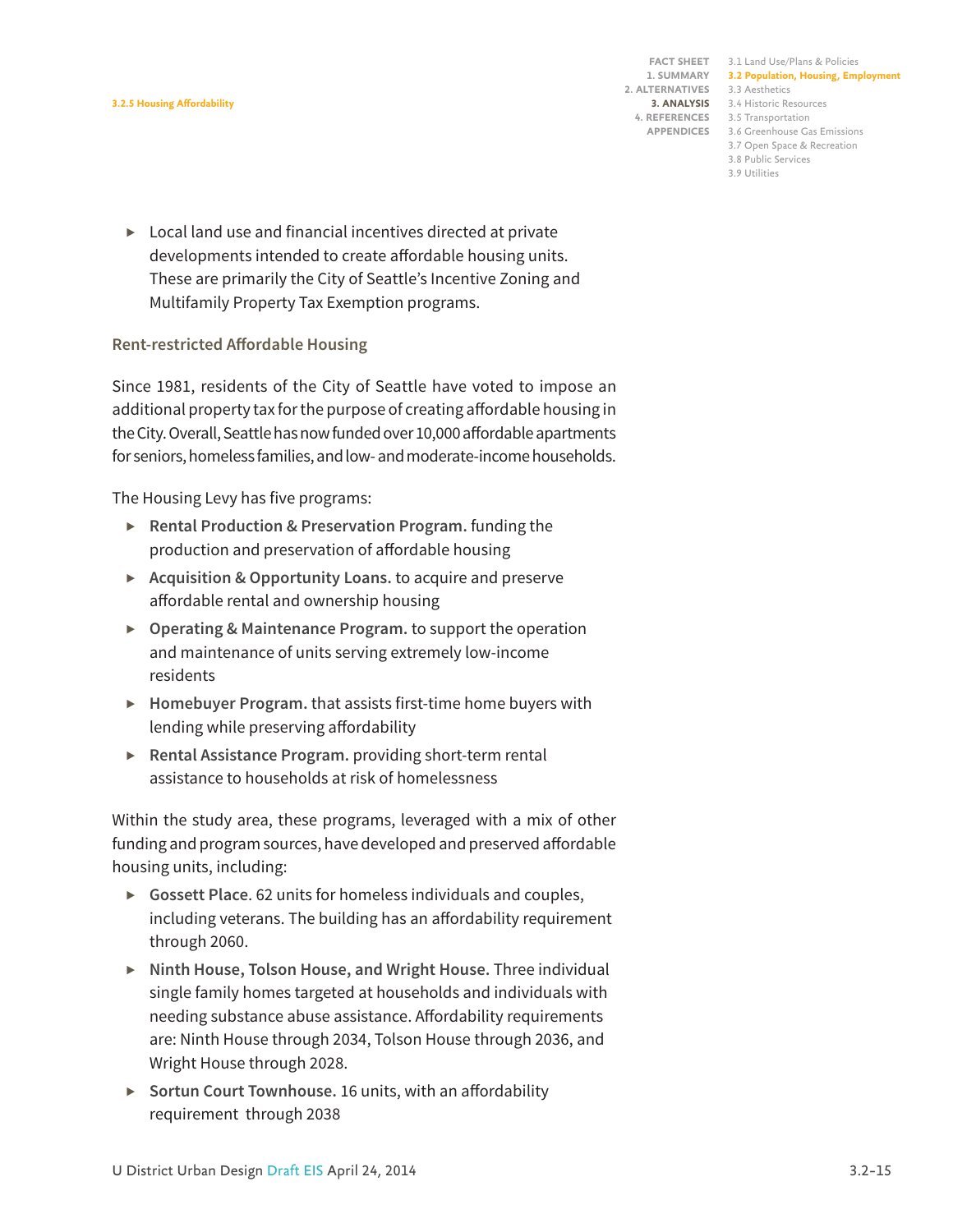3.1 Land Use/Plans & Policies **FACT SHEET 3.2 Population, Housing, Employment** 3.3 Aesthetics 3.4 Historic Resources **3. ANALYSIS** 3.5 Transportation **4. REFERENCES** 3.6 Greenhouse Gas Emissions **APPENDICES** 3.7 Open Space & Recreation 3.8 Public Services 3.9 Utilities

#### **3.2.5 Housing Affordability**

The Seattle Housing Authority owns and operates two buildings in the study area through its Low Income Public Housing Program:

- *▶* **University House.** An apartment building with 101 units, all onebedrooms.
- *▶* **University West.** An apartment building with 112 units, all onebedrooms.

The Michelle Apartments is an unsubsidized apartment building offering four income eligible units at 80% AMI or less.

#### **Incentive Zoning**

Incentive zoning is a voluntary land use tool that enables building developers to gain additional floor area above what is allowed by base zoning as an incentive for providing, or contributing funds, to affordable housing (although, in some zones additional floor is offered as an incentive to achieve other non-housing amenities). Affordable housing and amenities in these programs help mitigate the impacts of new development. Through these programs, a portion of the value of additional developable floor area is used to offset contributions to income eligible housing via the Land Use Code. The additional floor area is used to provide income-eligible households with a reduced rent housing unit. For rental housing, the program is intended to serve households with incomes up to 80% of area median income. Developers whose projects achieve extra height or density through incentive zoning must provide affordable housing equivalent to a calculated percentage of the bonus floor area, for a period of 50 years, or a cash contribution to be awarded by the City for development of low-income rental housing or home buyer assistance.

Within the study area, only residential projects within the Midrise Multifamily Residential (MR) zone are eligible to participate. Currently, the payment option is not available to incentive zoning projects in zones with height limits ≤85 feet, such as MR, so the developers provide affordable units for income-eligible households as part of the project (commonly referred to as housing "set asides" or "performance housing"). As of the end of 2013, there were three projects in the study area using incentive zoning. These projects will account for 15 affordable units available to qualified households with incomes ≤80% AMI. The affordability term for designated units within the projects is 50 years.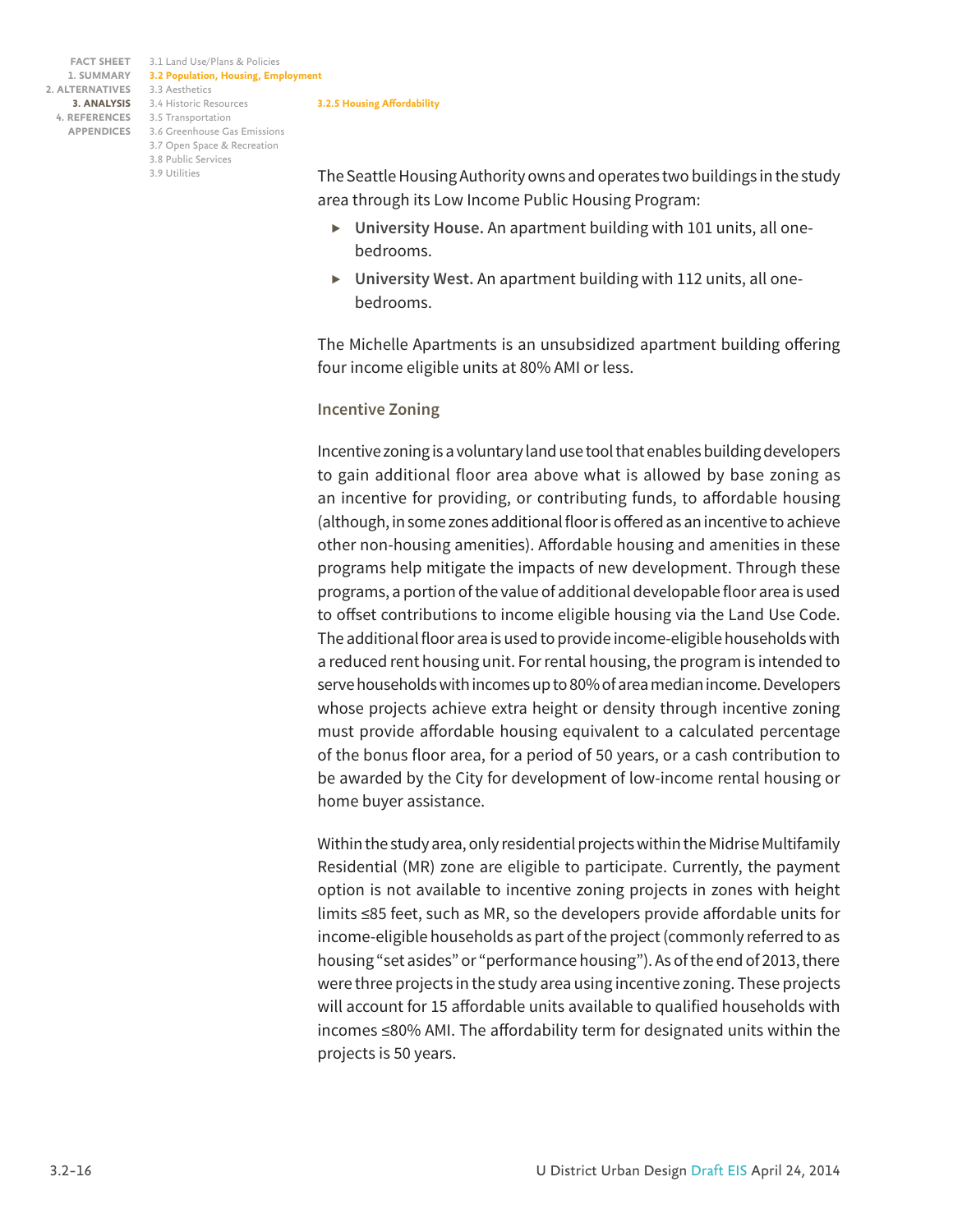3.1 Land Use/Plans & Policies **FACT SHEET 3.2 Population, Housing, Employment** 3.3 Aesthetics 3.4 Historic Resources **3. ANALYSIS** 3.5 Transportation **4. REFERENCES** 3.6 Greenhouse Gas Emissions 3.7 Open Space & Recreation

> 3.8 Public Services 3.9 Utilities

### **Multifamily Property Tax Exemption Program**

The Multifamily Property Tax Exemption (MFTE) Program provides a property tax exemption on the residential improvements on multifamily projects (land and non-residential improvements are not tax exempt). The property tax exemption works as a financial incentive for projects to set aside 20% of their respective units for moderate income households for as long as the exemption is in place (up to 12 years). Depending on the unit type, rent and household income limits currently range from 65% of AMI for studio to 85% of AMI for two-bedroom or larger units. The property tax exemption can remain in place for a maximum of 12 years provided the project adheres to the rules of the program.

The MFTE program is available in 39 residential targeted areas across the City, including the "University District NW" Hub Urban Village. This area overlaps much of the study area, but is not fully contiguous with its boundaries. As of the end of 2013, there were six MFTE projects that were either completed or in construction within the study area. These projects will account for 120 affordable units available to income eligible households at 65–85% AMI.

### **Significant Impacts**

### **IMPACTS COMMON TO ALL ALTERNATIVES**

The discussion thus far has summarized the housing affordability challenge in the area, which by all accounts is large. By most measures, housing costs are consuming a greater portion of household incomes and the lowest income households are most at risk of being extremely cost burdened. The issues of stagnating household incomes and scarce public resources for developing affordable housing units for income-eligible households—while important—are outside the scope of the analysis.

However, when it comes to evaluating the alternatives, there are two dimensions that either directly or indirectly affect housing affordability that should be discussed:

*Does the regulatory framework expand the potential supply of housing above the likely market demand? There are two components to this question. First, it is important to evaluate if zoning designations restrict the supply of housing to levels less than demand. Second, it*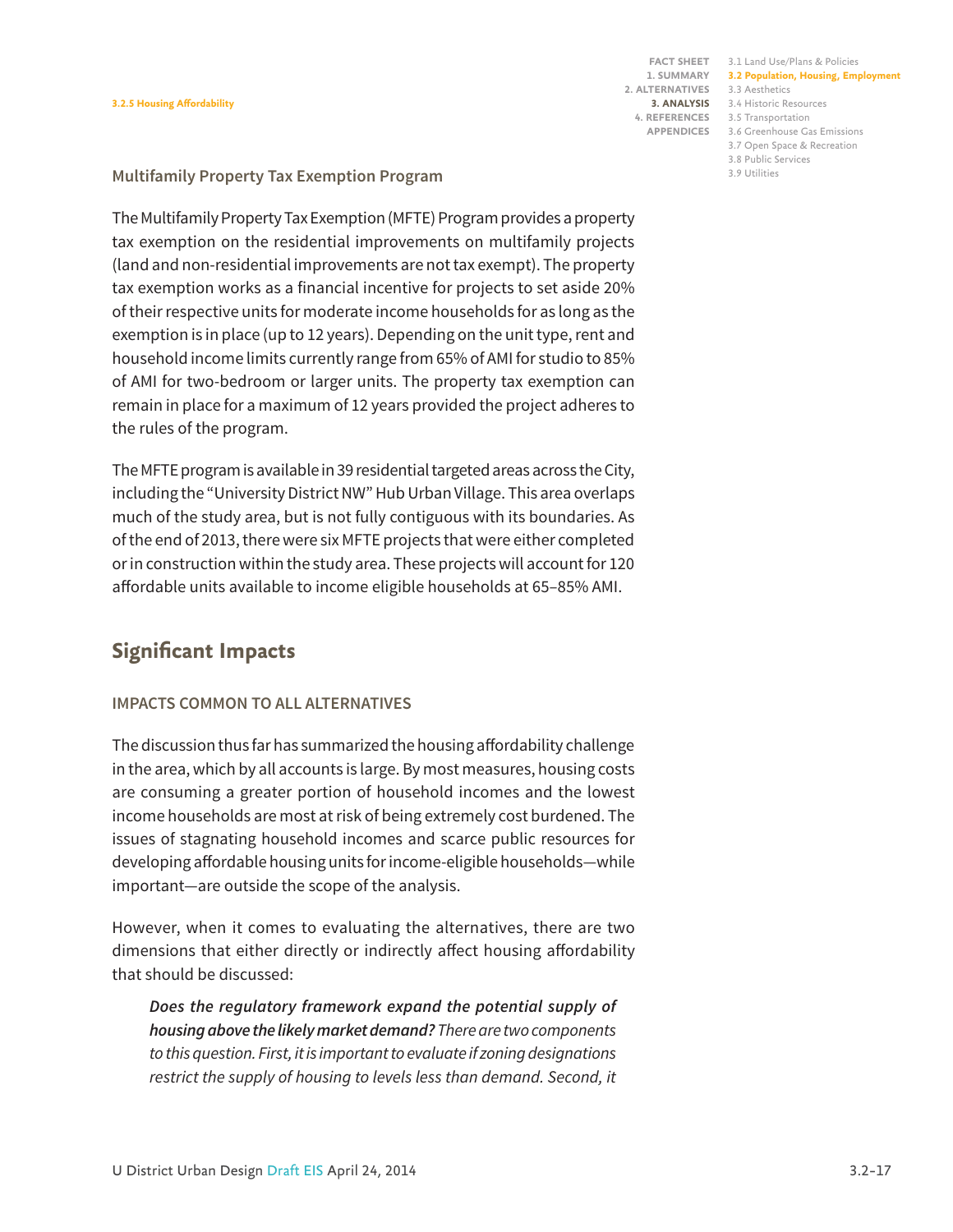3.1 Land Use/Plans & Policies **FACT SHEET 3.2 Population, Housing, Employment** 3.3 Aesthetics 3.4 Historic Resources **3. ANALYSIS** 3.5 Transportation **4. REFERENCES** 3.6 Greenhouse Gas Emissions **APPENDICES** 3.7 Open Space & Recreation 3.8 Public Services 3.9 Utilities **3.2.5 Housing Affordability**

*is important to evaluate whether and how supply additions can filter down to lower income households over time.*

*Does the regulatory framework expand the potential use of housing affordability tools? Both incentive zoning and the multifamily property tax exemption program have provided income-eligible households with lower cost housing in the study area. It is important to consider how development incentives can provide housing contributions for income qualified households through the multifamily property tax exemption and incentive zoning programs.*

### **Housing Supply**

All of the alternatives provide zoning capacity to support a supply of housing above the planning growth estimates established by the City. From this perspective, there is ample regulatory (zoning) capacity to accommodate potential increases in demand. Overall, the excess regulatory capacity (as opposed to a condition where supply is more tightly regulated) removes the regulatory supply limitation as a contributing factor toward upward pressure on rents and therefore reduces the impact on housing cost burdens. A regulatory framework that constrains the market supply of housing effectively reduces the supply of low-cost housing because it inhibits filtering. However, this does little to ameliorate the short-term cost impacts households feel since adding supply and filtering takes a long time to materialize (measured in decades in this analysis).

Both Alternatives 1 and 2 provide more capacity for housing in denser multifamily structures which are overwhelmingly renter occupied in the area. Regulation that might favor the supply of units that have the lowest average cost, such as apartment buildings, can help address the overall affordability challenge. The implication of this increased regulatory flexibility could place more of the added housing into the rental market and accentuate the benefits of additional supply where housing cost burdens are the greatest. Also, the concentration of denser housing zones close to the future light rail transit station in Alternatives 1 and 2 could provide additional benefits to households by reducing household transportation costs through lower cost transit options—even if housing costs continue to consume larger shares of household income.

Alternatives 1 and 2 also contemplate more mid and high-rise construction. Construction of these taller structures relies on reinforced steel and concrete construction, which costs more (on a square foot basis) than low- and mid-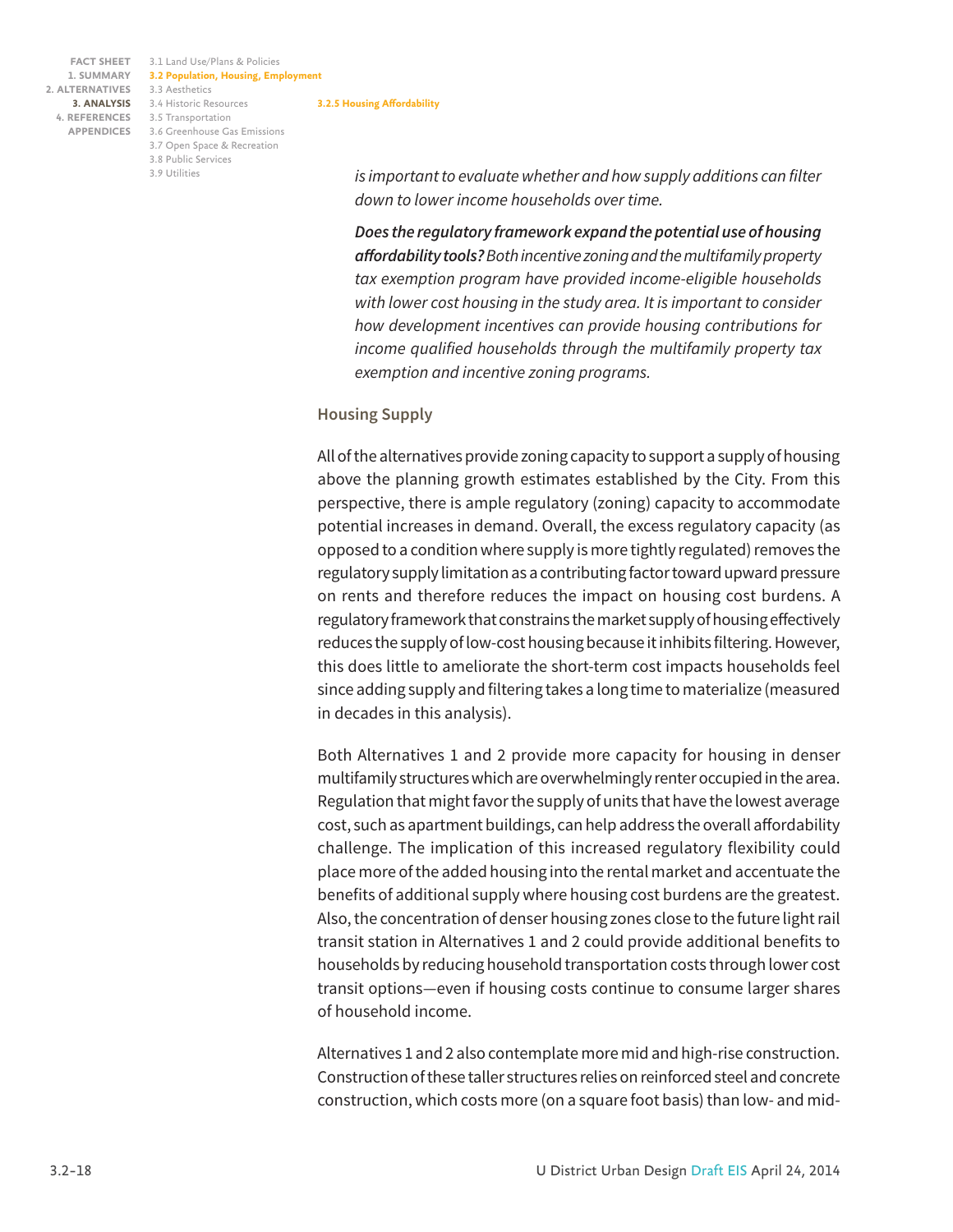3.1 Land Use/Plans & Policies **FACT SHEET 3.2 Population, Housing, Employment** 3.3 Aesthetics 3.4 Historic Resources **3. ANALYSIS** 3.5 Transportation **4. REFERENCES** 3.6 Greenhouse Gas Emissions

3.7 Open Space & Recreation

3.8 Public Services

3.9 Utilities

rise construction. All things being equal, residential uses in these buildings will rent for more (on a square foot basis) then buildings constructed for lower costs. In order to maintain a comparable housing unit rental rate with low- or mid-rise development, units would need to be relatively smaller in high rise structures.

The retirement of older, lower-quality housing usually takes place among the lowest rent properties (especially if they are sitting on underlying valuable land as is the case in the University District). It is likely that these properties will be replaced by newer, higher rent housing units translating into an immediate loss of low cost housing. This situation is common across all of the alternatives. As described in Section 3.3.2, potential re-developable sites were identified based on historic development trends and a recent assessment of market potential. Based on this information and the proposed zoning designations under each alternative, a representative development pattern was identified for each alternative. Based on this, redevelopment under Alternatives 1 and 2 would displace about 40 housing units and under Alternative 3, 60 housing units. This analysis is not a projection of housing displacement but seeks to stress how Alternatives 1 and 2 envision more flexibility for a more efficient use of land allowing for higher concentrations of housing. The implication of this framework is the need for less land (and the potential demolition lower cost housing) to meet the target population.

If additional housing supply can out pace household growth over the longrun, there might not be a net loss of lower market rate housing units as units continue to filter down the price-quality spectrum to lower income households. However, because the filtering down of housing stock can take years or decades, this does not address the short-term cost burdens of households in the area.

### **Housing Affordability Tools and Incentives**

None of the alternatives consider changes to the MFTE program. The flexibility for more multifamily structures with rental units considered in Alternatives 1 and 2 may lead to a higher number of affordable units for income-eligible households created through the MFTE program compared to the No Action Alternative.

Currently, incentive zoning is only available in the MR zone in the study area. Incentive zoning is implemented as part of an up zone. Alternatives 1 and 2 could provide additional incentive zoning. In this respect, incentive

Estimated housing displacement under Alternatives 1 and 2 is 40 units. Estimated housing displacement under Alternative 3 is 60 units.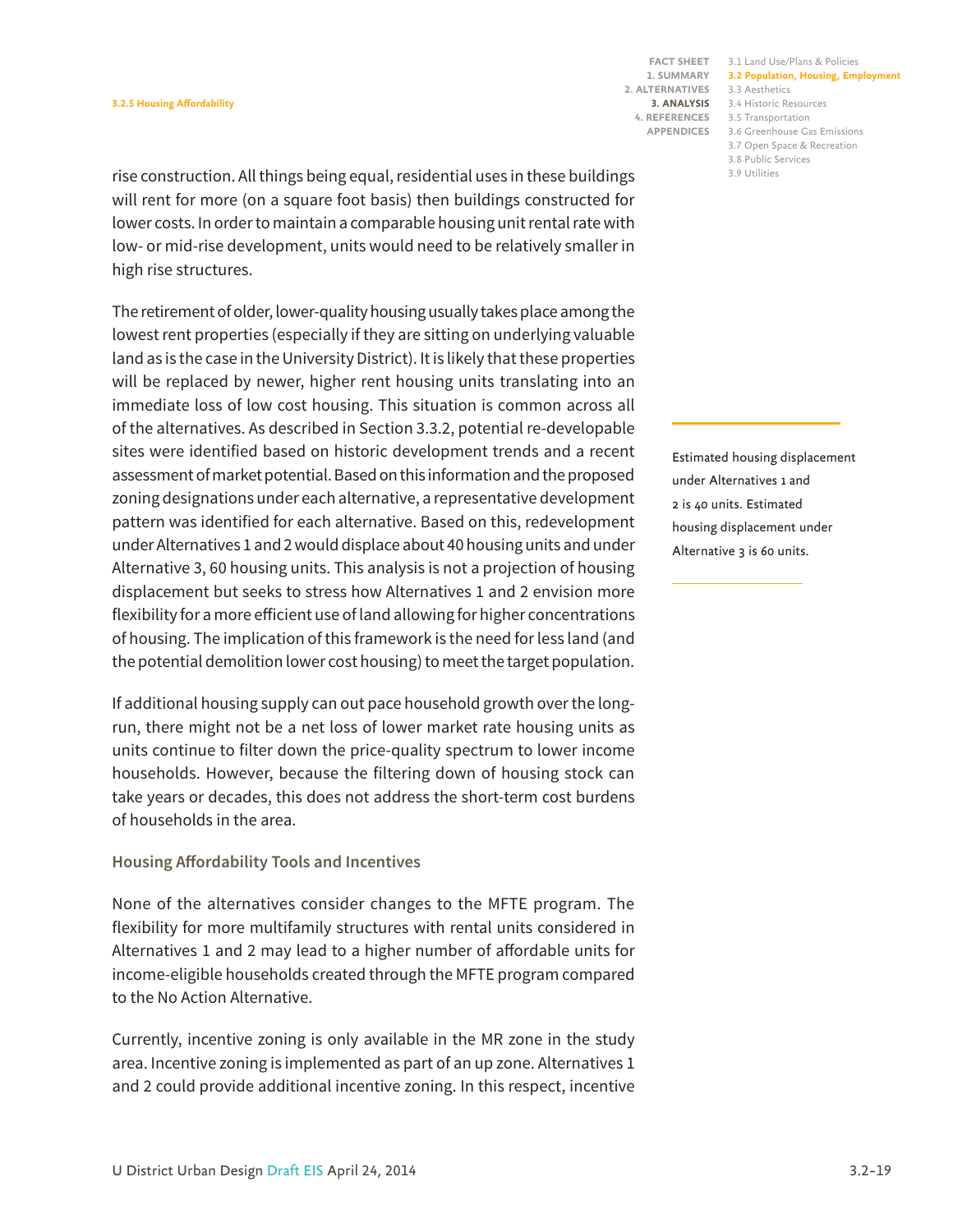3.1 Land Use/Plans & Policies **FACT SHEET 3.2 Population, Housing, Employment** 3.3 Aesthetics 3.4 Historic Resources **3. ANALYSIS** 3.5 Transportation **4. REFERENCES** 3.6 Greenhouse Gas Emissions **APPENDICES** 3.7 Open Space & Recreation 3.8 Public Services 3.9 Utilities **3.2.5 Housing Affordability**

zoning has the potential to create a higher number of affordable units for income-eligible households compared to the No Action Alternative.

Table 3.2–11 provides a comparison of potential affordable housing that could be created through incentive zoning under each alternative. This analysis assumes the following:

- *▶* **Floor Area.** Bonus floor area is based on the difference between permitted FAR under current zoning and FAR proposed by each action alternative in the mixed use zones. For Alternative 3 (No Action), bonus floor area is limited to the MR zone and is the difference between the assumed base FAR (3.2) and the maximum FAR (4.25).
- *▶* **Eligible Area.** Under the action alternatives, up to 60% (for residential uses) or 75% (for commercial uses) of the bonus area could be achieved through the incentive zoning affordable housing provision. Under the No Action Alternative, 100% of the bonus area could be achieved through the incentive zoning provision.
- *▶* **Affordable Housing.** For residential development, 14% of the eligible area is used for affordable housing. For commercial development, 15.6% of the eligible area is used for affordable housing. Average residential unit size is 850 sf.

Based on these assumptions, affordable housing that could be generated by each alternative is shown in Table 3.2–11.

|                                       | Alternative 1<br><b>Mixed Use Zones</b> |            | <b>Alternative 2</b><br><b>Mixed Use Zone</b> |              | <b>Alternative 3</b><br><b>MR Zone</b> |
|---------------------------------------|-----------------------------------------|------------|-----------------------------------------------|--------------|----------------------------------------|
|                                       | <b>Residential</b>                      | Commercial | <b>Residential</b>                            | Commercial   |                                        |
| Bonus Area <sup>1</sup>               | 675,648 sf                              | 981,212 sf | 1,078,255 sf                                  | 1,269,803 sf | 52,417 sf                              |
| Affordable Housing Area <sup>2</sup>  | 94, 591 sf                              | 153,069 sf | 150,956 sf                                    | 198,089 sf   | 7,338 sf                               |
| Affordable Housing Units <sup>3</sup> | l 11                                    | 180        | 177                                           | 233          | 8                                      |

### Table 3.2–11: **Incentive Zoning and Affordable Housing**

<sup>1</sup>No For action alternatives, 60% of the bonus area for residential uses and 75% of the bonus area for commercial uses is assumed. For the No Action Alternative, 100% of the bonus area is assumed.

<sup>2</sup> 14% of the bonus area for residential uses and 15.6% of the bonus area for commercial uses is assumed to be developed as affordable housing.

3 Total units if average unit size is assumed at 850 sf.

*Source: Hewitt, Studio 3MW, and City of Seattle, 2014*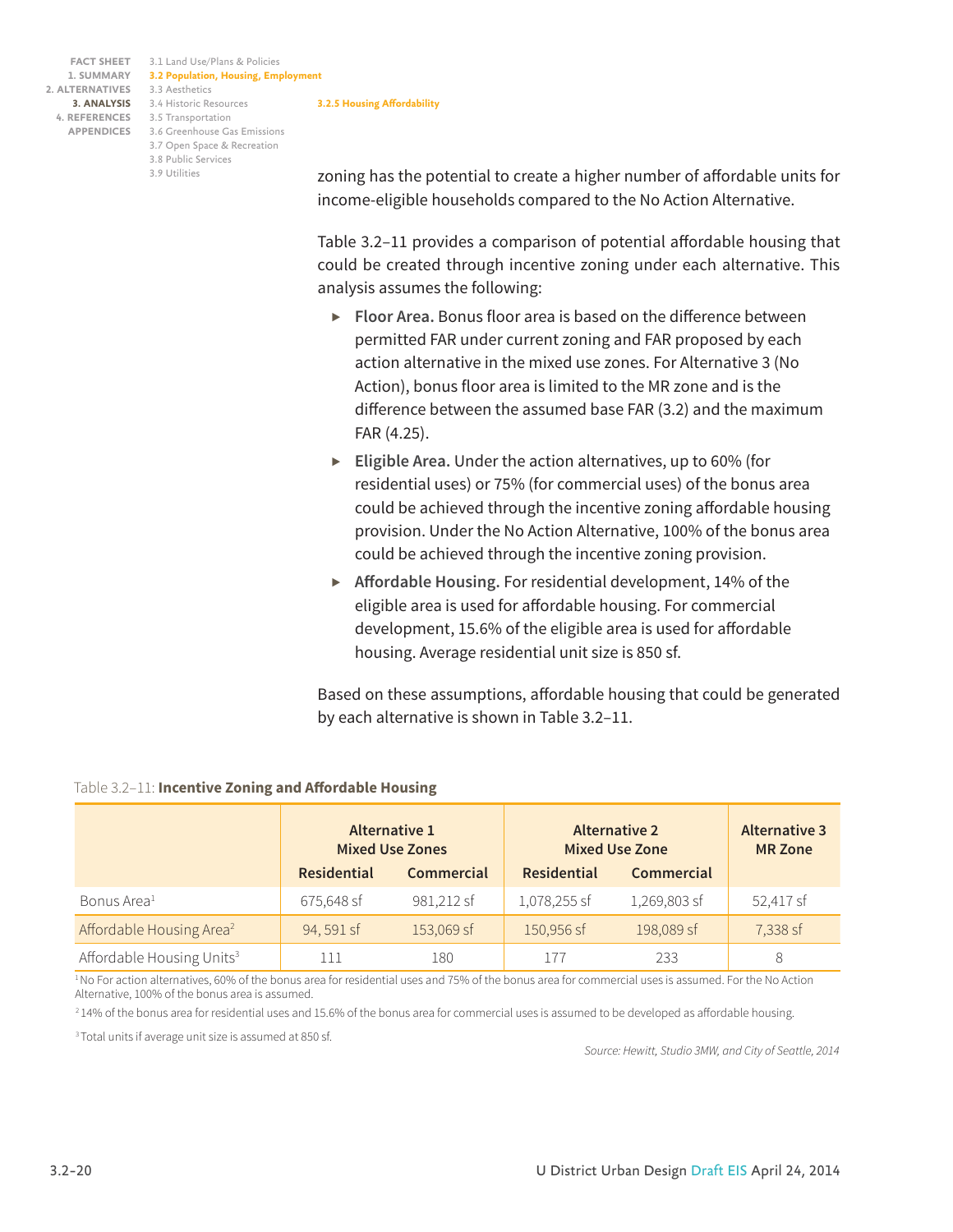3.1 Land Use/Plans & Policies **FACT SHEET 3.2 Population, Housing, Employment** 3.3 Aesthetics 3.4 Historic Resources **3. ANALYSIS** 3.5 Transportation **4. REFERENCES** 3.6 Greenhouse Gas Emissions **APPENDICES**

3.7 Open Space & Recreation

3.8 Public Services 3.9 Utilities

The estimates shown in Table 3.2–11 are shown for the purpose of comparison between alternatives only. While the assumptions provide a common basis for comparison, it is understood that individual developer decisions about how to achieve the bonus area will vary and that incentive zoning provisions for the study area may provide options that differ from these assumptions.

### **Mitigating Measures**

No significant impacts to housing affordability were identified across the alternatives. However, housing affordability remains a major challenge even if no action is taken. There are a number of code and programmatic steps the City could take that could address part of this challenge, including:

- *▶* Expanding incentive zoning for affordable housing in concert with all commercial and residential upzones.
- *▶* Continuing to prioritize local funding for construction and preservation of affordable housing units for income-eligible households.
- *▶* Implementing new programs for preservation of existing affordable housing in key locations.

## **Significant Unavoidable Adverse Impacts**

No significant unavoidable adverse impacts to affordable housing are anticipated.